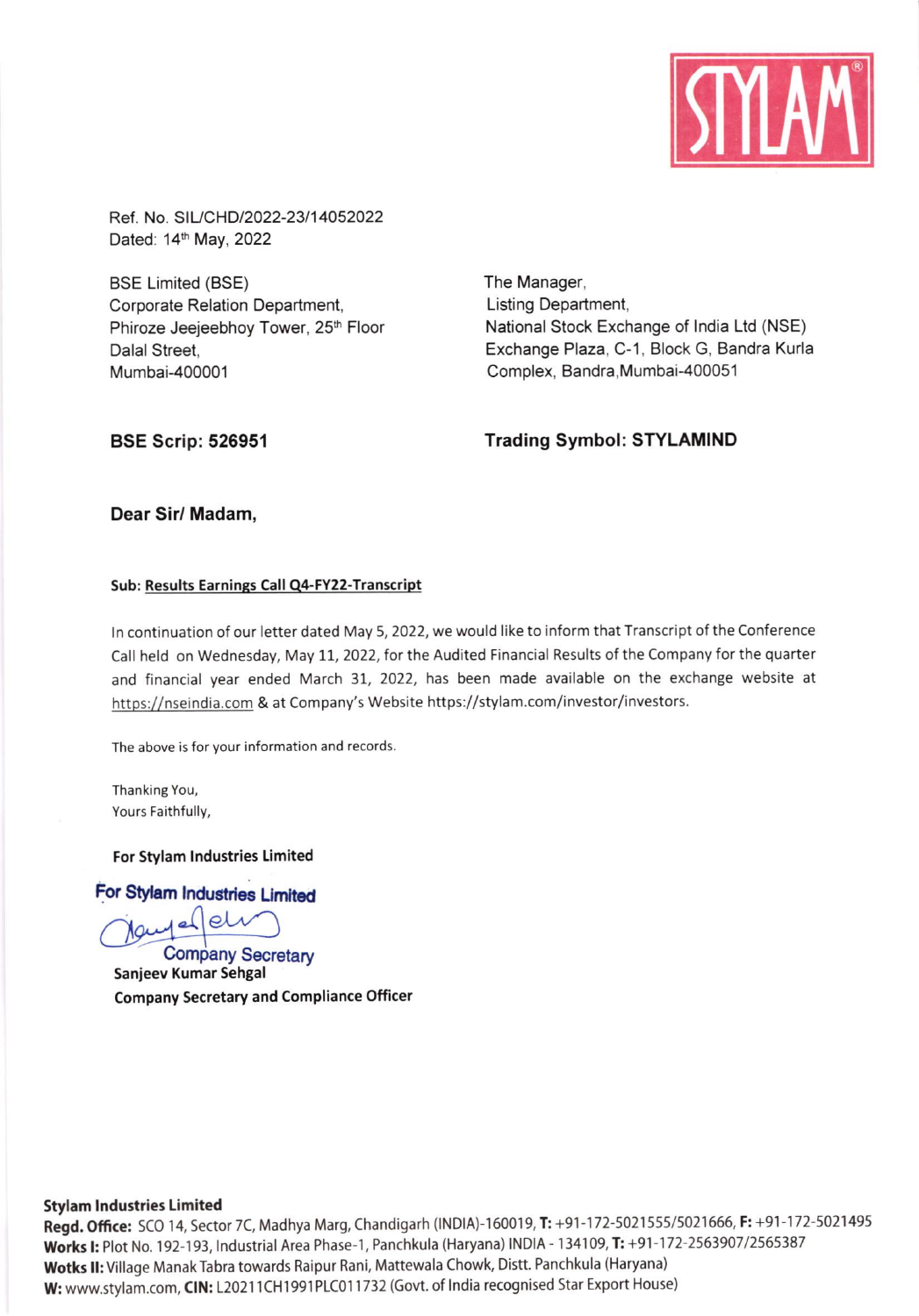

# "Stylam Industries Q4 FY22 Results Conference Call"

# May 11, 2022



|  | <b>MANAGEMENT: MR. JAGDISH GUPTA - CHAIRMAN AND MANAGING</b> |
|--|--------------------------------------------------------------|
|  | <b>DIRECTOR, STYLAM INDUSTRIES LIMITED</b>                   |
|  | MR. KISHAN NAGPAL - CHIEF FINANCIAL OFFICER,                 |
|  | <b>STYLAM INDUSTRIES LIMITED</b>                             |
|  |                                                              |

MODERATOR: MR. ASHISH PODDAR – SYSTEMATIX INSTITUTIONAL **EQUITIES**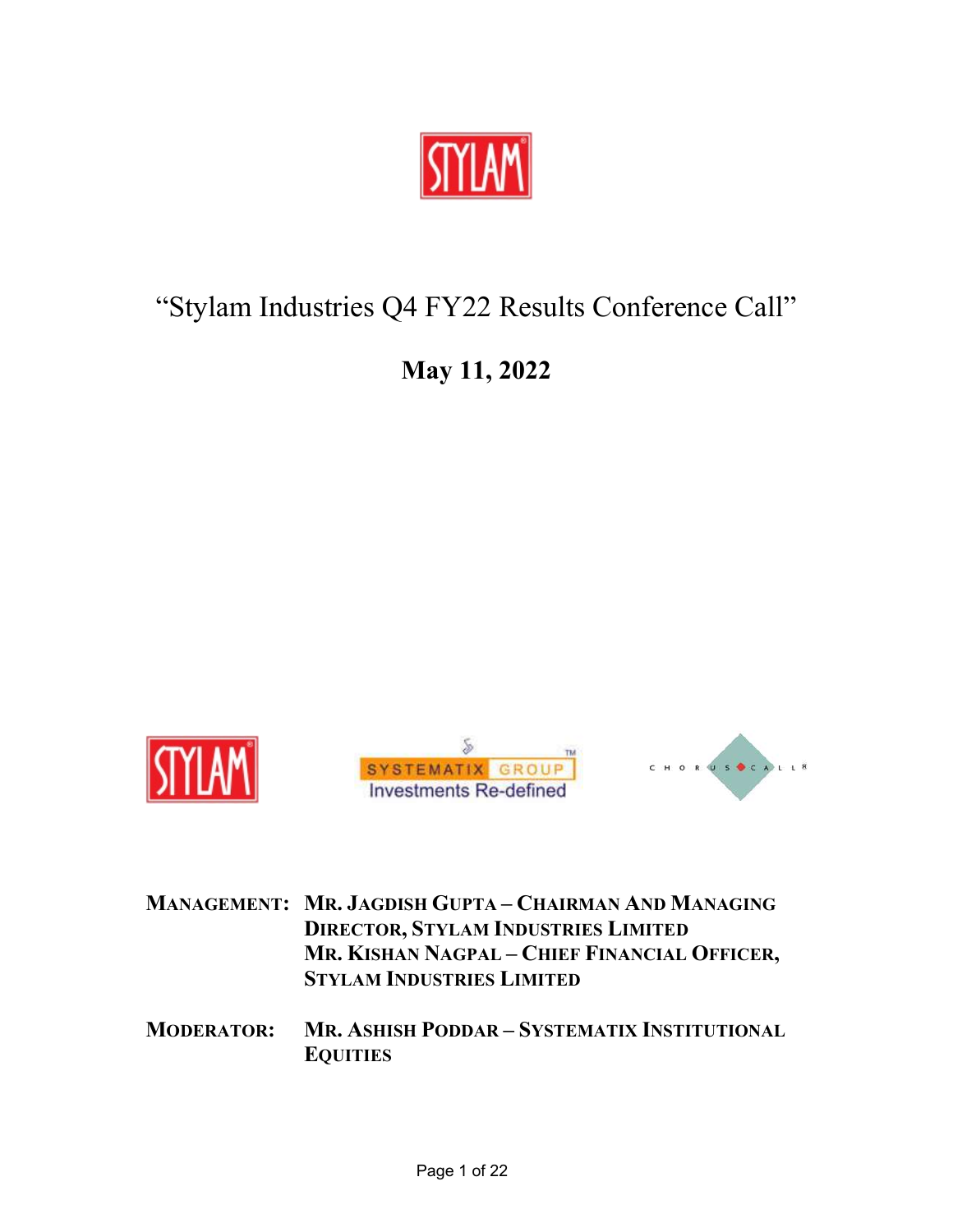

| <b>Moderator:</b>     | Ladies and gentleman, good day and welcome to the 4Q FY22 Results conference call of Stylam<br>Industries hosted by Systematix Institutional Equities. As a reminder, all participant lines will<br>be in the listen-only mode and there will be an opportunity for you to ask questions after the<br>presentation concludes. Should you need assistance during the conference call, please signal an<br>operator by pressing "*' then '0' on your touchtone phone. Please note that this conference is<br>being recorded. I now hand the conference over to Mr. Ashish Poddar from Systematix<br>Institutional Equities thank you and over to you. |
|-----------------------|-----------------------------------------------------------------------------------------------------------------------------------------------------------------------------------------------------------------------------------------------------------------------------------------------------------------------------------------------------------------------------------------------------------------------------------------------------------------------------------------------------------------------------------------------------------------------------------------------------------------------------------------------------|
| <b>Ashish Poddar:</b> | Thank you Rutuja, good afternoon, everyone. I am Ashish Poddar from Systematix Group. I<br>welcome you all for joining today, it is our pleasure to host the senior management of Stylam<br>Industries. From the management side, we have Sri Jagdish Gupta- Chairman and Managing<br>Director and Sri Kishan Nagpal - Chief Financial Officer.                                                                                                                                                                                                                                                                                                     |
|                       | I request Mr. Jagdish to give opening remarks on the quarter and full year performance, post<br>which we shall open the floor for Question-and-answer session, over to you sir. Sir you can start<br>with a brief remark on your quarter and full year performance, few lines on that and then we can<br>start the Q&A.                                                                                                                                                                                                                                                                                                                             |
| Sri Jagdish Gupta:    | On this 4 <sup>th</sup> quarter we already achieved a turnover of Rs. 180 crore and total turnover for the<br>year is Rs. 659 crore as compared to Rs. 479 crore in financial year 2021. We have achieved a<br>topline growth of 37% which is very challenging in this bad environment of Pandemic. We have<br>achieved an EBITDA of Rs. 20 crore in 4 <sup>th</sup> quarter with the total EBITDA of Rs. 104 crore in<br>Financial year 2021 against EBITDA of Rs. 99 crore in financial year 2021.                                                                                                                                                |
|                       | There has been a drastic increase in raw material prices and ocean freight in financial year 2021-                                                                                                                                                                                                                                                                                                                                                                                                                                                                                                                                                  |

22 which could not fully pass to the customer and which has put the pressure on the margin of our company. Although we have been able to achieve EBITDA of Rs. 104 crore in Financial year against EBITDA of Rs. 99 crore of last year. During the third quarter, the prices of raw material was on peak and material purchases in 3<sup>rd</sup> quarter was consumer in 4<sup>th</sup> quarter, which has dropped the margin of EBITDA in 4<sup>th</sup> quarter. The prices of raw material start going soft now in 4<sup>th</sup> quarter. And material purchase in 4<sup>th</sup> quarter will definitely contribute to the better margins in the forthcoming quarters of 2022/23.

- Moderator: Thank you very much. We will now begin the question-and-answer session. The first question is from the line of Yogansh Jeswani from Mittal Analytics. Please go ahead.
- Yogansh Jeswani: I have a question on the demand side, with now prices rising across everything, do you expect any slowdown in terms of your products in the export market or are we still seeing good demand in traction?
- Sri Jagdish Gupta: No, now export market is growing, it is growing from last month. Export market is growing, there is no slowdown anywhere in export market.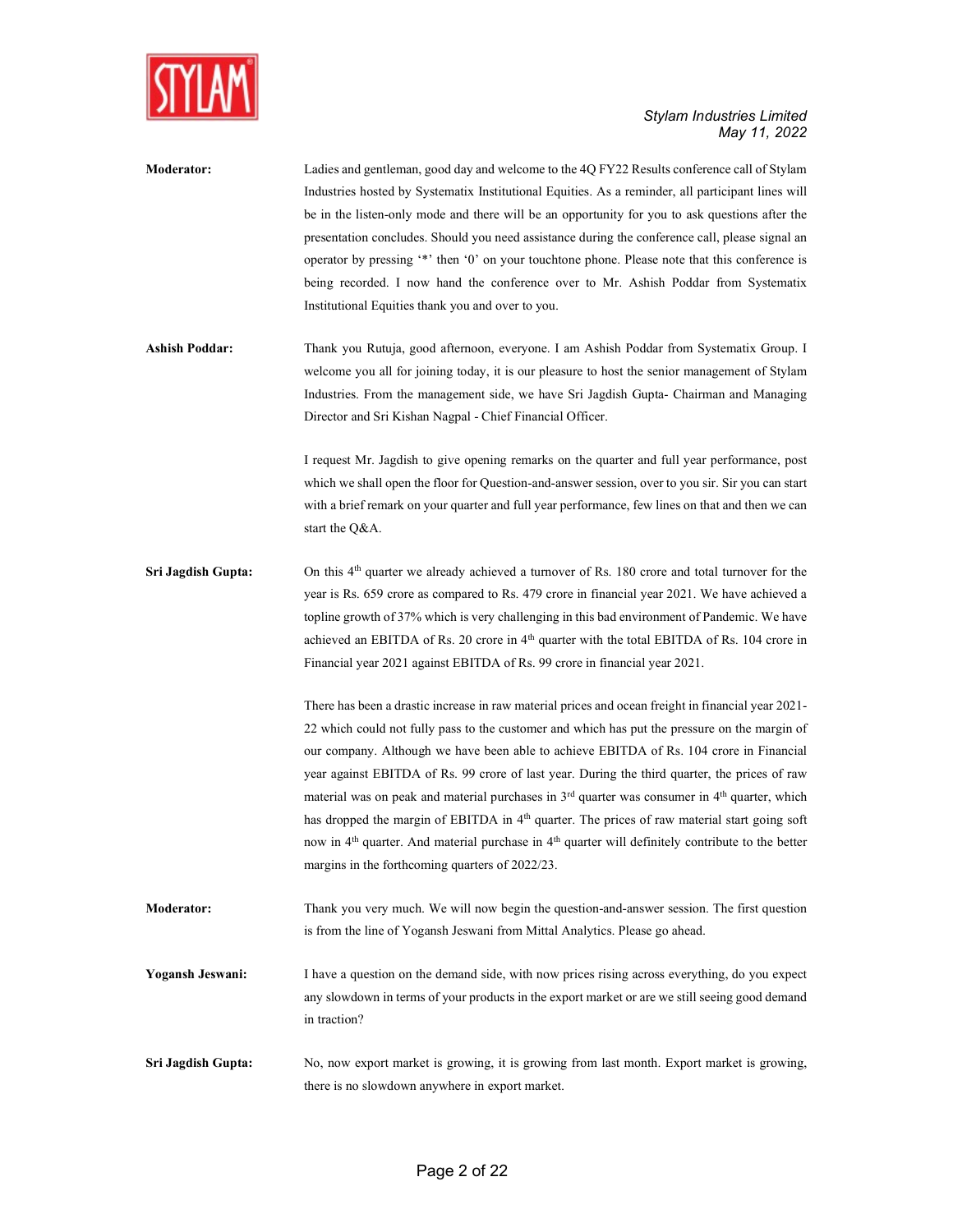

| Yogansh Jeswani:      | And in domestic sir?                                                                                                                                                                                                                                                                                                                                                                               |
|-----------------------|----------------------------------------------------------------------------------------------------------------------------------------------------------------------------------------------------------------------------------------------------------------------------------------------------------------------------------------------------------------------------------------------------|
| Sri Jagdish Gupta:    | Domestic also we are growing, our sales are increasing in domestic also.                                                                                                                                                                                                                                                                                                                           |
| Yogansh Jeswani:      | Okay and sir in terms of realization, I think year on year between quarter 4 this year and quarter<br>4 last year, the volume growth is 15%, right?                                                                                                                                                                                                                                                |
| Sri Jagdish Gupta:    | Right.                                                                                                                                                                                                                                                                                                                                                                                             |
| Yogansh Jeswani:      | And realizations in terms of sales we are up 5%, so is this drop because of the product mix<br>change or is there something else to it? I am saying the volume growth year on year, between<br>quarter 4 last year and quarter 4 this year is 15%, while our topline has grown in value terms by<br>5% odd, so is this drop because of any change in product mix or is there something else to it? |
| Sri Kishan Nagpal:    | Sir there is a decline in our margins because of increase in the price of raw material cost.                                                                                                                                                                                                                                                                                                       |
| Yogansh Jeswani:      | No, sir I am not talking about margin, if our volume growth is 15%, while in our value levels<br>there is 5% only in quarter 4, so has there been a change in the product mix?                                                                                                                                                                                                                     |
| Sri Kishan Nagpal:    | No, in quarter 4 there has been an increase in sales rather. I think there is some misunderstanding.<br>If you go for quarter 4, total sale is Rs. 180 crore in quarter 4 and in last quarter it was Rs. 170<br>crore, it is a growth of 5%.                                                                                                                                                       |
| Yogansh Jeswani:      | And volume growth is 15%, right sir?                                                                                                                                                                                                                                                                                                                                                               |
| Sri Kishan Nagpal:    | What do you mean by volume growth?                                                                                                                                                                                                                                                                                                                                                                 |
| Yogansh Jeswani:      | Between March 2021 and March 2022, the volume growth is 15%.                                                                                                                                                                                                                                                                                                                                       |
| Sri Kishan Nagpal:    | No, I could not really understand you.                                                                                                                                                                                                                                                                                                                                                             |
| <b>Ashish Poddar:</b> | Mr. Jagdish, what he is asking here is, our per sheet realization/price, has it decreased in<br>comparison to previous year's Q4 to this year, average realization?                                                                                                                                                                                                                                |
| Sri Kishan Nagpal:    | No. Average realization. It is due to product mix.                                                                                                                                                                                                                                                                                                                                                 |
| <b>Ashish Poddar:</b> | Yes, due to product mix, this is what he was trying to understand.                                                                                                                                                                                                                                                                                                                                 |
| Sri Kishan Nagpal:    | It is sometimes the quantity versus value.                                                                                                                                                                                                                                                                                                                                                         |
| Yogansh Jeswani:      | So, sir going forward what do you think, how are these things going to move back, this product<br>mix just keeps on changing every quarter or how does it work out?                                                                                                                                                                                                                                |
| Sri Kishan Nagpal:    | Definitely there is change in every quarter.                                                                                                                                                                                                                                                                                                                                                       |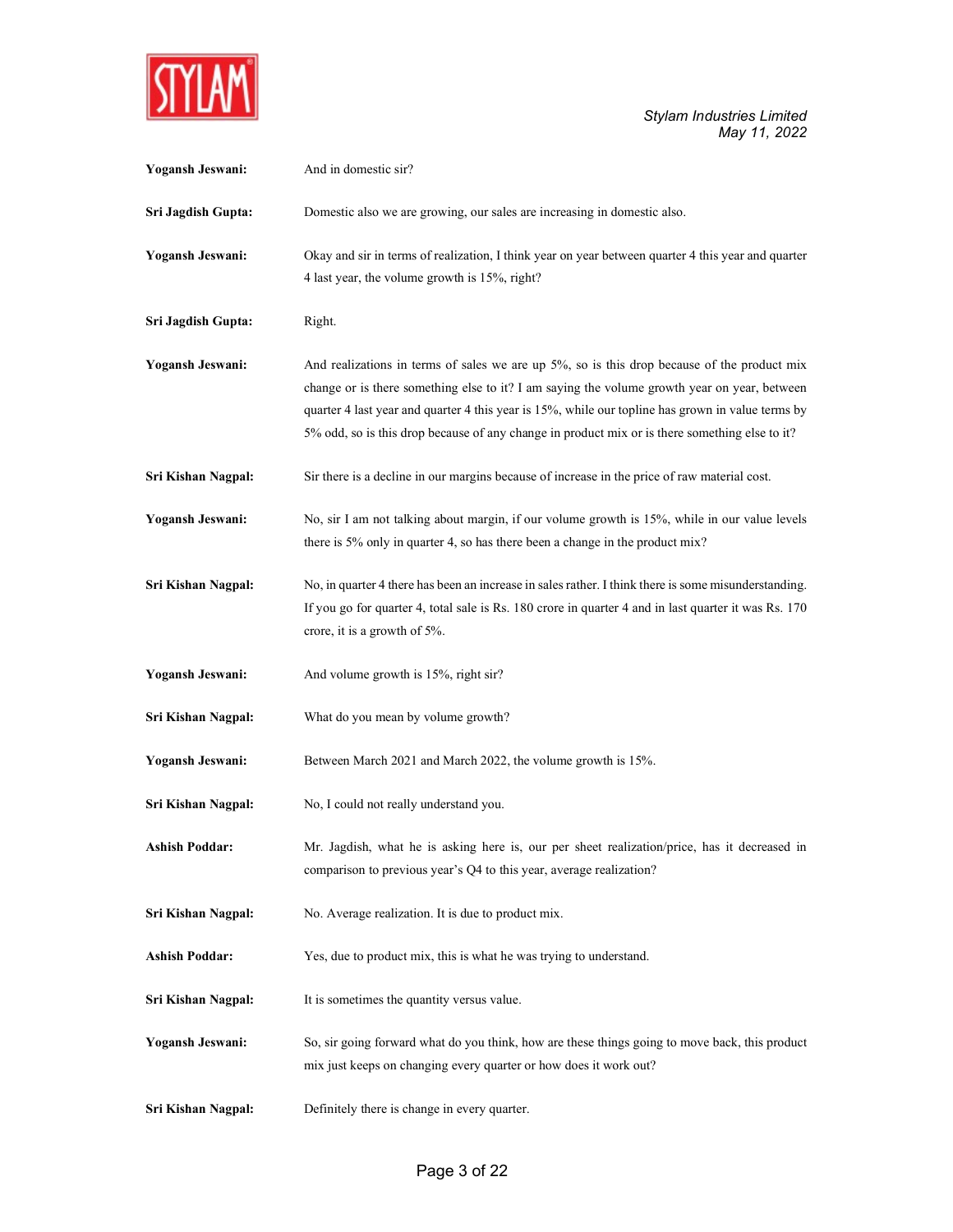

| <b>Moderator:</b>  | Thank you. The next question is from the line of Sanjay Shah from KSA Securities. Please go<br>ahead.                                                                                                                                                                                                                                                                                                                                                               |
|--------------------|---------------------------------------------------------------------------------------------------------------------------------------------------------------------------------------------------------------------------------------------------------------------------------------------------------------------------------------------------------------------------------------------------------------------------------------------------------------------|
| Sanjay Shah:       | Sir I wanted to understand, we had suffered a loss, as our margins have declined because of<br>inventory, rise in raw material cost and all, so going ahead from hereon from the start of this<br>year, how is the inventory position and our channel checks show us that raw material issues are<br>also quite extensive in the supply side, so are we facing any difficulties in procurement of raw<br>material and in which raw material are we seeing problems? |
| Sri Jagdish Gupta: | No, we are not seeing any problems in raw material procurement, raw material is available, now<br>it is going little bit reducing start already from the last quarter. Even ocean freight has also started<br>reducing little but there is availability of raw material containers, no shortage at all.                                                                                                                                                             |
| Sanjay Shah:       | And we have taken the price rise.                                                                                                                                                                                                                                                                                                                                                                                                                                   |
| Sri Jagdish Gupta: | Price rise is still underway; prices have started going down little bit, in the 4 <sup>th</sup> quarter.                                                                                                                                                                                                                                                                                                                                                            |
| Sanjay Shah:       | In such we do not have any supply constraints, right?                                                                                                                                                                                                                                                                                                                                                                                                               |
| Sri Jagdish Gupta: | No, not at all.                                                                                                                                                                                                                                                                                                                                                                                                                                                     |
| Sanjay Shah:       | So, the projected run rate that was around Rs. 70-80 crore per month, will we be able to achieve<br>it, will it happen this year?                                                                                                                                                                                                                                                                                                                                   |
| Sri Jagdish Gupta: | Yes, it is happening.                                                                                                                                                                                                                                                                                                                                                                                                                                               |
| Sanjay Shah:       | And how is our solid acrylic thing going on sir?                                                                                                                                                                                                                                                                                                                                                                                                                    |
| Sri Jagdish Gupta: | It is going well; it has also started picking up.                                                                                                                                                                                                                                                                                                                                                                                                                   |
| Sanjay Shah:       | Can you highlight some points on domestic market growth, what we are doing on that side?                                                                                                                                                                                                                                                                                                                                                                            |
| Sri Jagdish Gupta: | No, we are already open, we have open many RDC, total set up, and even last month our sale<br>has increased from the last quarter already.                                                                                                                                                                                                                                                                                                                          |
| Sanjay Shah:       | Sale has increased means by how many percentages, what can we expect in this year?                                                                                                                                                                                                                                                                                                                                                                                  |
| Sri Jagdish Gupta: | There is around 15% - 20% increase in domestic, exports have not.                                                                                                                                                                                                                                                                                                                                                                                                   |
| Sanjay Shah:       | And in exports geography wise, are we planning entry into any new geography like Europe?                                                                                                                                                                                                                                                                                                                                                                            |
| Sri Jagdish Gupta: | Yes, today we have an exhibition in South America. Today it is going on, we are participating<br>from India as the first company to participate there.                                                                                                                                                                                                                                                                                                              |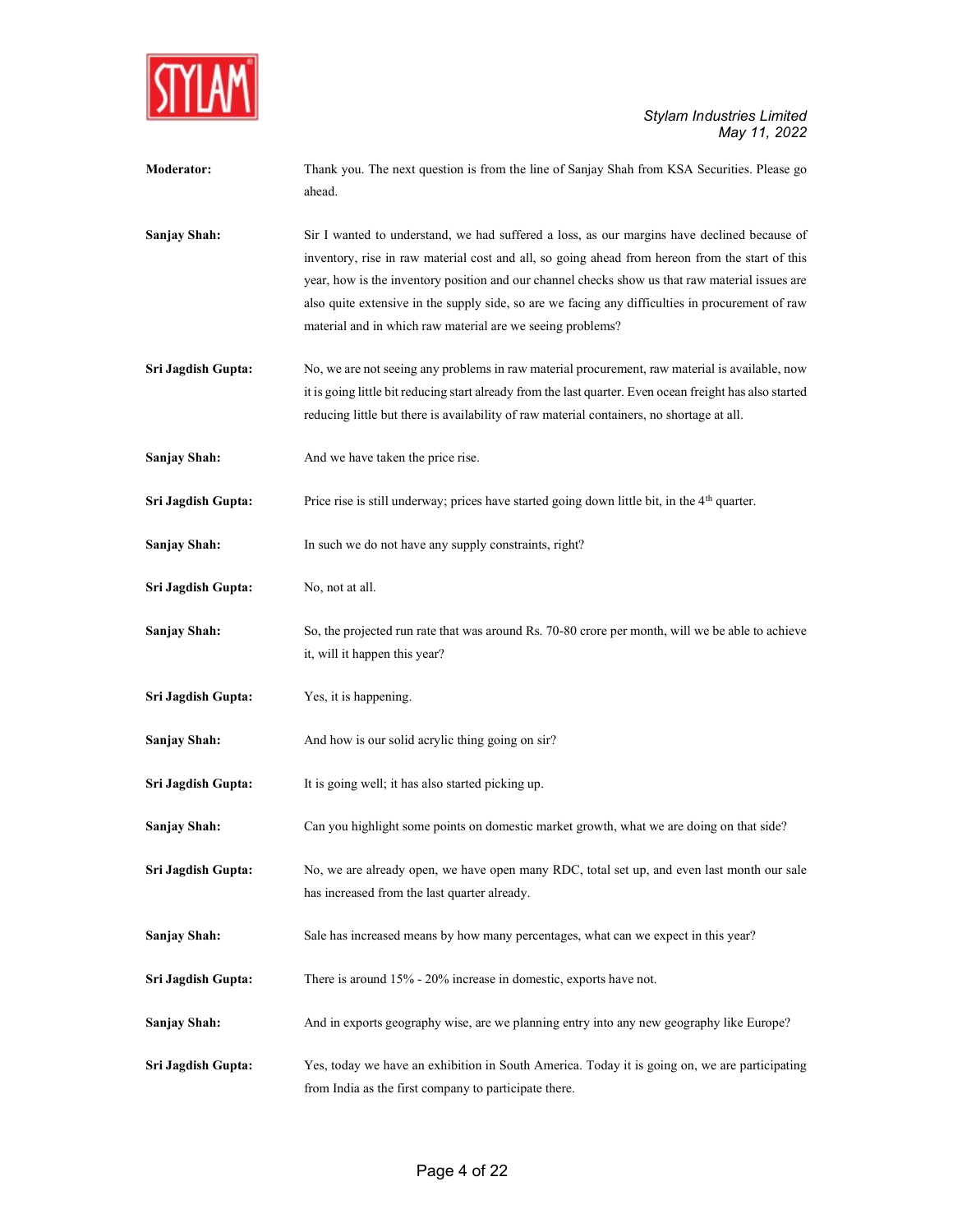

| Sanjay Shah:       | Is it hopeful to happen over there?                                                                                                                                                                                  |
|--------------------|----------------------------------------------------------------------------------------------------------------------------------------------------------------------------------------------------------------------|
| Sri Jagdish Gupta: | Yes, there the market is a very big market, we are already exporting small quantity there.                                                                                                                           |
| Sanjay Shah:       | And sir this year will go good know, it should be better then the last year, which went volatile.                                                                                                                    |
| Sri Jagdish Gupta: | Hopefully and definitely, yes.                                                                                                                                                                                       |
| <b>Moderator:</b>  | Thank you. The next question is from the line of Rajesh Ravi from HDFC Securities. Please go<br>ahead.                                                                                                               |
| Rajesh Ravi:       | Hi Sir. Would you please suggest, what has been the price increase second like to like across<br>your various products, I mean in the laminates over last one year and in the March quarter v/s<br>December quarter? |
| Sri Jagdish Gupta: | Sorry, can you come back again? What to you mean by the price increase on ?                                                                                                                                          |
| Rajesh Ravi:       | Sir, how much has your laminate price increased in the last one year? And how much have you<br>increased your laminates price comparatively from December quarter to March quarter?                                  |
| Sri Jagdish Gupta: | See, if the prices would have increased that much, then there should not have been any problem<br>on our EBITDA, it is this only year on year                                                                        |
| Rajesh Ravi:       | How much has it increased now?                                                                                                                                                                                       |
| Sri Jagdish Gupta: | It has not increased that much, in domestic 10%, in some countries it is 3%, in some countries it<br>is 4%, it is different in every country                                                                         |
| Rajesh Ravi:       | How much increase have you taken in domestic, sir?                                                                                                                                                                   |
| Sri Jagdish Gupta: | It is still going on, it is not fixed, there is no fixed figure in this. Some customer asks for 2% or<br>5% in some country, in some countries it is 2%, in some countries 4%, it is still going on.                 |
| Rajesh Ravi:       | How much has it increased in the domestic market, sir?                                                                                                                                                               |
| Sri Jagdish Gupta: | Some says will increase in June, some says will increase from July, from the next quarter, so the<br>increase is still going on.                                                                                     |
| Rajesh Ravi:       | Sir I am not talking about the present one, how much were you able to increase the price in the<br>past one year in the domestic market?                                                                             |
| Sri Jagdish Gupta: | As I told you know, its complete figure is the increase of about 10% - 15%, it is not the complete<br>figure, that also depends on product to product. In the high value product, the increase is not                |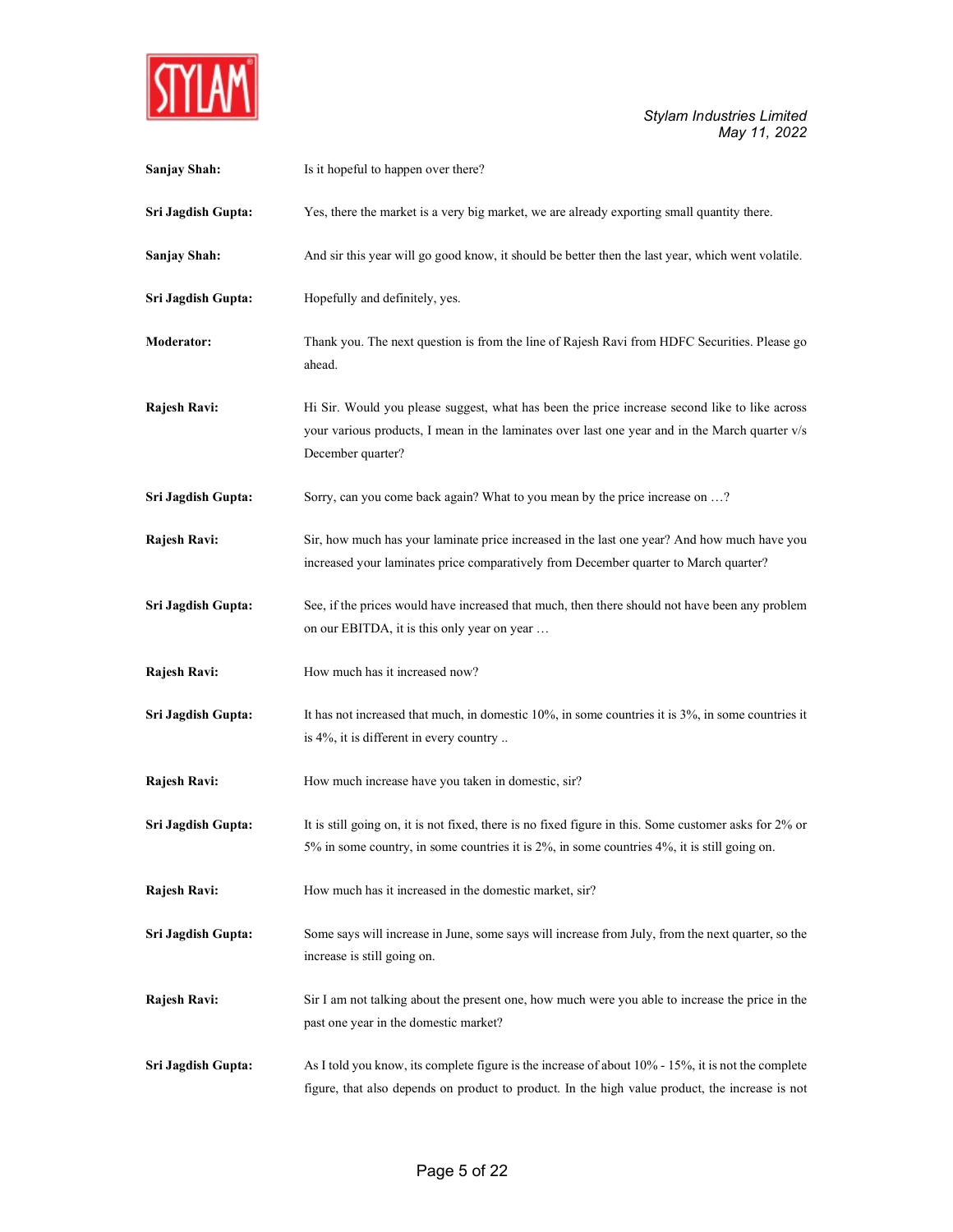

|                    | much, in the low value product the price has increased more like in Liner, Grades the price<br>increases more. It has again started dropping now due to drop in the raw material prices. |
|--------------------|------------------------------------------------------------------------------------------------------------------------------------------------------------------------------------------|
| Rajesh Ravi:       | And secondly, what is the contribution margin difference in your export v/s domestic sales?                                                                                              |
| Sri Jagdish Gupta: | That is also $10\%$ - 15%, the exports.                                                                                                                                                  |
| Rajesh Ravi:       | No, the difference.                                                                                                                                                                      |
| Sri Jagdish Gupta: | Yes.                                                                                                                                                                                     |
| Rajesh Ravi:       | Means, which is higher; domestic sales margin is higher or export sales margin is higher?                                                                                                |
| Sri Jagdish Gupta: | In exports, the margins are not much expenses. In domestic, there are so many things, in export<br>there is no much expenses.                                                            |
| Rajesh Ravi:       | Okay, if I understand, you are selling only your own brands in the export market also.                                                                                                   |
| Sri Jagdish Gupta: | No, up to 60% - 70%.                                                                                                                                                                     |
| Rajesh Ravi:       | 60% - 70% is what?                                                                                                                                                                       |
| Sri Jagdish Gupta: | Own brand name; Stylam.                                                                                                                                                                  |
| Rajesh Ravi:       | Okay, in the export market, right?                                                                                                                                                       |
| Sri Jagdish Gupta: | Yes correct.                                                                                                                                                                             |
| Rajesh Ravi:       | So, in that your distribution also must be there, know?                                                                                                                                  |
| Sri Jagdish Gupta: | No, we have no expenses at all, we have not opened any offices outside.                                                                                                                  |
| Rajesh Ravi:       | Okay, still you all are able to do the positioning with your name, full sort of your export savings.                                                                                     |
| Sri Jagdish Gupta: | We have put the name of our distributors; UK, Netherlands, Russia, we have already put the<br>name of our distributors.                                                                  |
| Rajesh Ravi:       | And sir, what is your growth plan now?                                                                                                                                                   |
| Sri Jagdish Gupta: | Growth plan you see, last year also it was running well, leaving EBITDA aside. This year also<br>hopefully the growth plan will come good only.                                          |
| Rajesh Ravi:       | Laminate has been done for this year know?                                                                                                                                               |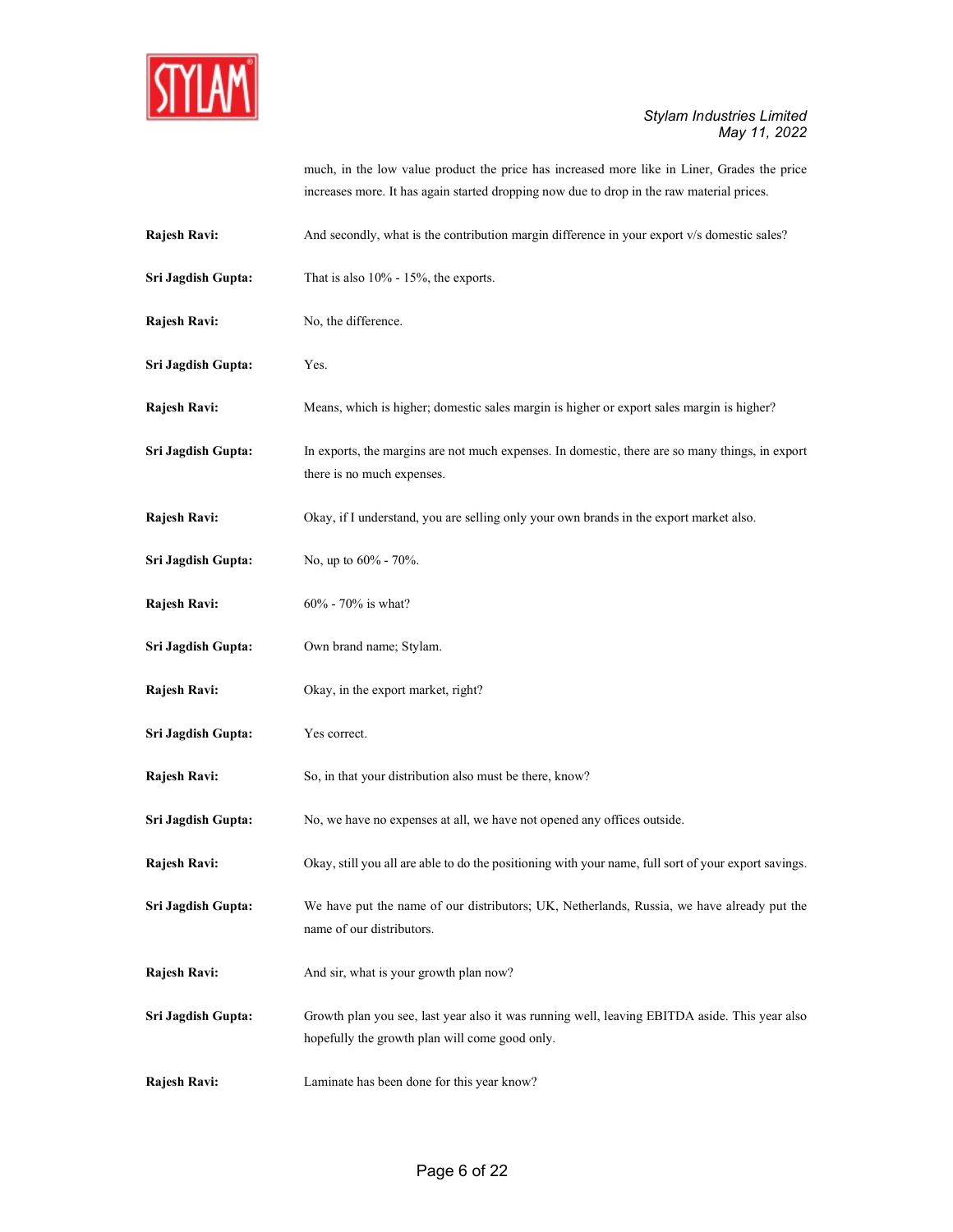

| Sri Jagdish Gupta:    | Could you please repeat?                                                                                                                                                                                                                                           |
|-----------------------|--------------------------------------------------------------------------------------------------------------------------------------------------------------------------------------------------------------------------------------------------------------------|
| Rajesh Ravi:          | You have increased the capacity in the laminates now, know.                                                                                                                                                                                                        |
| Sri Jagdish Gupta:    | We have not increased the capacity in the laminates, it is the same capacity but we are not<br>running on full capacity.                                                                                                                                           |
| Rajesh Ravi:          | Okay.                                                                                                                                                                                                                                                              |
| Sri Jagdish Gupta:    | We had increased it during COVID-19 times.                                                                                                                                                                                                                         |
| Rajesh Ravi:          | And sir, you all write that you are increasing the lamination capacity of Pre-laminate in MDF<br>laminate, what exactly is that?                                                                                                                                   |
| Sri Jagdish Gupta:    | That is Pre-Laminated Hot coating; that is Anti-finger MDF and high gloss MDF.                                                                                                                                                                                     |
| Rajesh Ravi:          | Is it an MDF plant you are setting up, or what?                                                                                                                                                                                                                    |
| Sri Jagdish Gupta:    | No, we never said that, we are not in MDF plant.                                                                                                                                                                                                                   |
| Rajesh Ravi:          | Right, only you are giving lamination.                                                                                                                                                                                                                             |
| Sri Jagdish Gupta:    | MDF we are importing.                                                                                                                                                                                                                                              |
| Rajesh Ravi:          | Okay, got it.                                                                                                                                                                                                                                                      |
| Moderator:            | Thank you. The next question is from the line of Amanjit Singh from Oculus Capital. Please go<br>ahead.                                                                                                                                                            |
| <b>Amanjit Singh:</b> | Good afternoon, sir. My first question is; what do you think will be the revenue for this year?<br>Like you delivered 37% last year and now you can do up to Rs. 650 crore, so do you feel that<br>you will be able to do up to Rs. 950 crore, in the coming year? |
| Sri Jagdish Gupta:    | Hopefully what you say, we wish and hopeful for that.                                                                                                                                                                                                              |
| <b>Amanjit Singh:</b> | But sir, as per your visibility, what do you think as to what range? Even if you will be able to<br>give the range, that will be helpful.                                                                                                                          |
| Sri Jagdish Gupta:    | I am thinking of that range, I am quite hopeful we can achieve it and we should achieve it. Start<br>is going good already, our sale is increasing domestically as well as in exports, so quite hopeful.                                                           |
| <b>Amanjit Singh:</b> | Sir, previously our margins used to be 17%, 18%, last year our EBTDA margin was 20%, so<br>now it is already 11%, so what do you feel that in the coming quarter or in the coming year, how<br>much can your EBITDA margin be?                                     |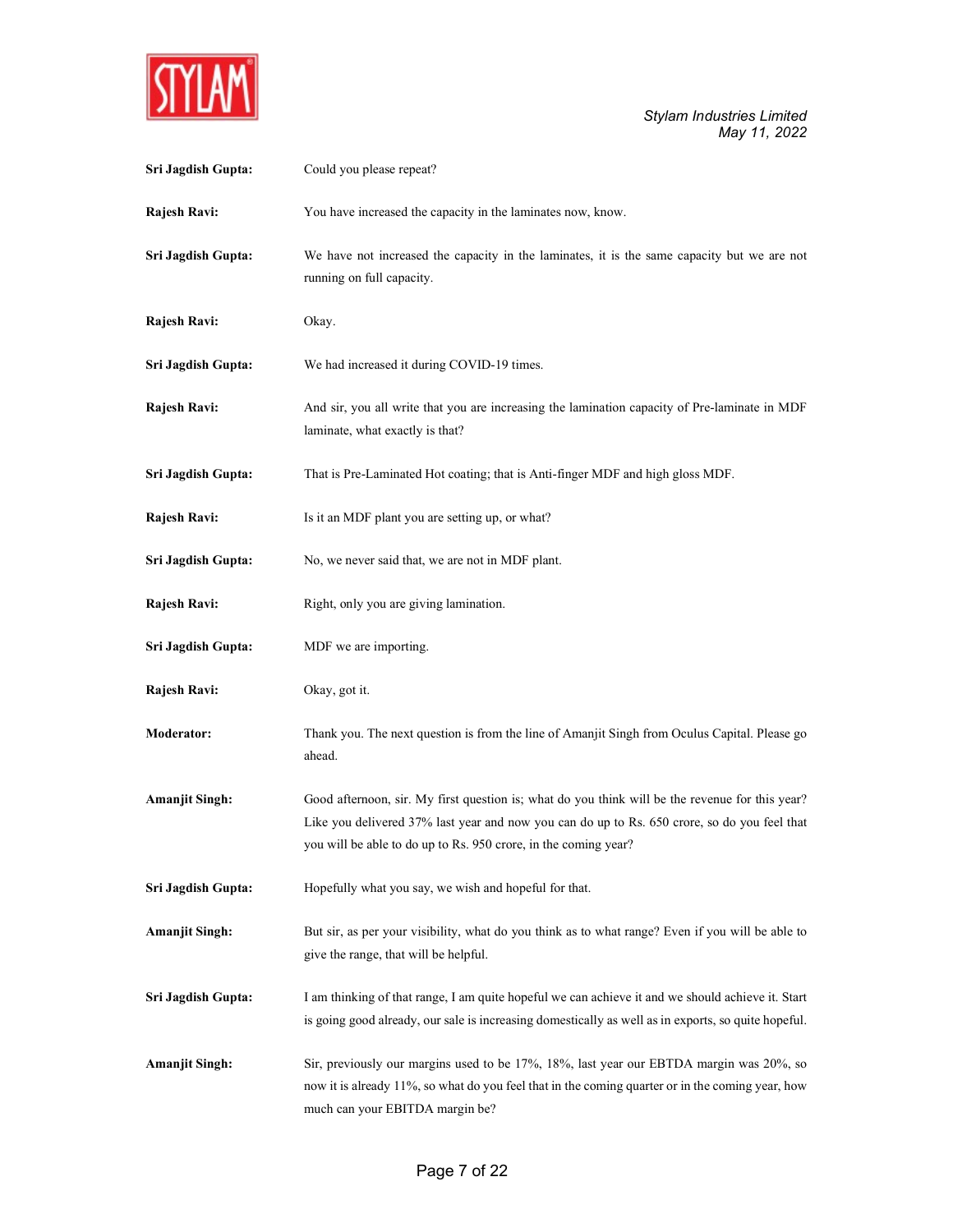

- Sri Jagdish Gupta: Definitely, I am quite hopeful we will recover that. You see worldwide, there are so many big problems, at least if you see our overall, we have a growth of top line increase so much. Otherwise, everywhere in the world, the raw material prices, ocean freights, different problems. The infrastructure that we made …
- Amanjit Singh: Still, will you be able to give a range over here, sir? Like being on 17%, you say that 20% is possible, how much do you think the recovery is possible?
- Sri Jagdish Gupta: It is possible, whatever you are saying, everything is possible.
- Amanjit Singh: Sir still rough idea, 17%?
- Sri Jagdish Gupta: Hopefully yes, surely.
- Amanjit Singh: Okay, and sir I think so I missed that, someone has asked that how much have you increased your per sheet realization in the last year only?
- Sri Jagdish Gupta: I have said this earlier; you might have heard when someone had asked. In this demand and supply gap that is there, when the raw material prices increase it does not increase much immediately in the lamination. When it decreases, it does not decrease also. This is just one by chance, in my total life in laminates of 30 years career, I have never seen such a huge price increase that has happen suddenly in one year's time. This is a cycle, in this cycle…
- Amanjit Singh: You have already taken the price increase, sir.
- Sri Jagdish Gupta: We have taken, but not that much. In spite of gap figure, I am happy that we achieved this EBITDA margin, total gross, not quarter wise. In the third quarter the raw material prices were so high, so its effect went immediately in the fourth quarter. Now those prices have started decreasing, 5%, 10%, now we will get its effect in the coming quarters.
- Amanjit Singh: Sir but you will not reduce the laminate rates, know?
- Sri Jagdish Gupta: Rates do not reduce know. How it has increased, it will not decrease so fast at all. We have not increased only, so how will we decrease? We are still telling people; 'please increase our prices', there is no sense in decreasing.
- Amanjit Singh: Okay, one more thing that you said that your export mix is nearly 60%:40%. I think your export is 40%, right?
- Sri Jagdish Gupta: No, exports is 60%, 65%.
- Amanjit Singh: Okay, sorry, so it is the other way. You were going to increase your domestic, you had set up a complete team.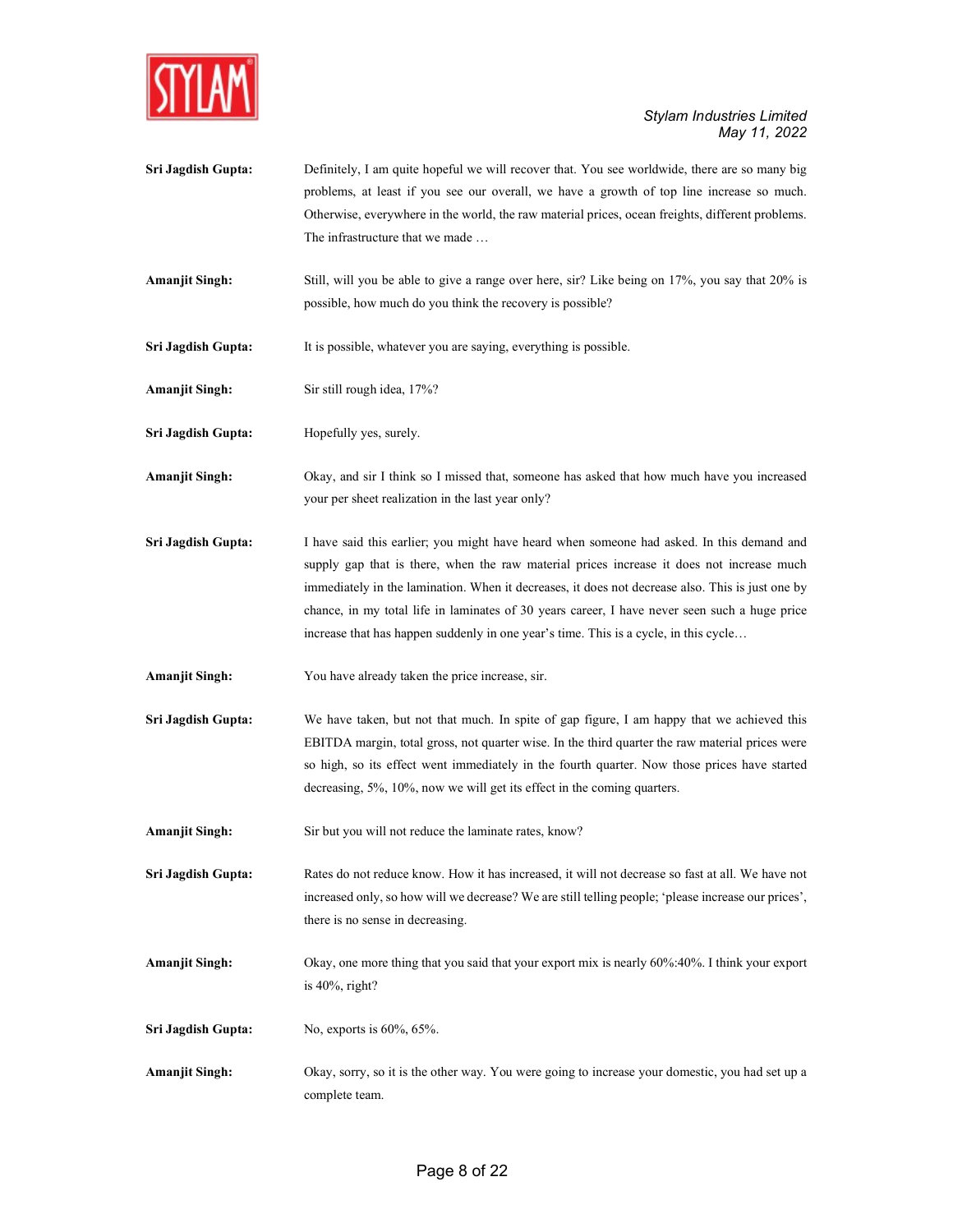

Sri Jagdish Gupta: It is increasing now also. It is like that the gap will, when we increase for domestic, it increases for the exports also initially. Still, it is the same, for domestic this year we are quite hopeful it will increase 5% - 10% v/s exports.

Amanjit Singh: Are you expecting the domestic's growth faster than exports, sir?

Sri Jagdish Gupta: Sorry.

Amanjit Singh: Are you focusing more on domestic this year?

- Sri Jagdish Gupta: It is hopeful. In exports our brand name is running on know, we are hoping in domestic and exports as well, which we got in new markets. Today there is an exhibition in South America, Columbia, we are participating there, 24 hours flight is over there. We are the first only company who is participating. In exports also, we are seeing the growth wherever there is a complete possibility, in India anyways we are doing.
- Moderator: Thank you. The next question is from the line of Nikhil Gada from Abakkus Asset Management. Please go ahead.
- Nikhil Gada: Hi Sr, thanks for the opportunity. My first question is, the scale up that we have seen in the domestic in the last three quarters, so from here what is your expectation on where do you see this business in one year, 2023-2024?
- Sri Jagdish Gupta: I am quite hopeful that there should be a 50% 100% increase because in domestic there is still a very big gap. Our product acceptability is there, previously we had a constant supply, now after the new plant we do not have any of that. So, we are quite hopeful, it will increase definitely 50% – 100% this year.

Nikhil Gada: That means you are saying that this Rs. 240 crore will go up to Rs. 400 crore.

Sri Jagdish Gupta: It can happen definitely.

Nikhil Gada: And sir from which angle are you predicting this growth because generally the demand is increasing by 10% - 12%, that is correct. So, ideally …

Sri Jagdish Gupta: No but we have the gap know, in 25 years our brand name has been built up know. Out prices were low because we had no much supply, now we have supply. If our brand had a bad name then there would have been a problem, our brand name is acceptable in the market know. That is what is there, if you see that we have 34% and 66% for sale. If you see in the previous year, from last year our increase is still the same.

Sri Kishan Nagpal: It is 66%.in domestic sales.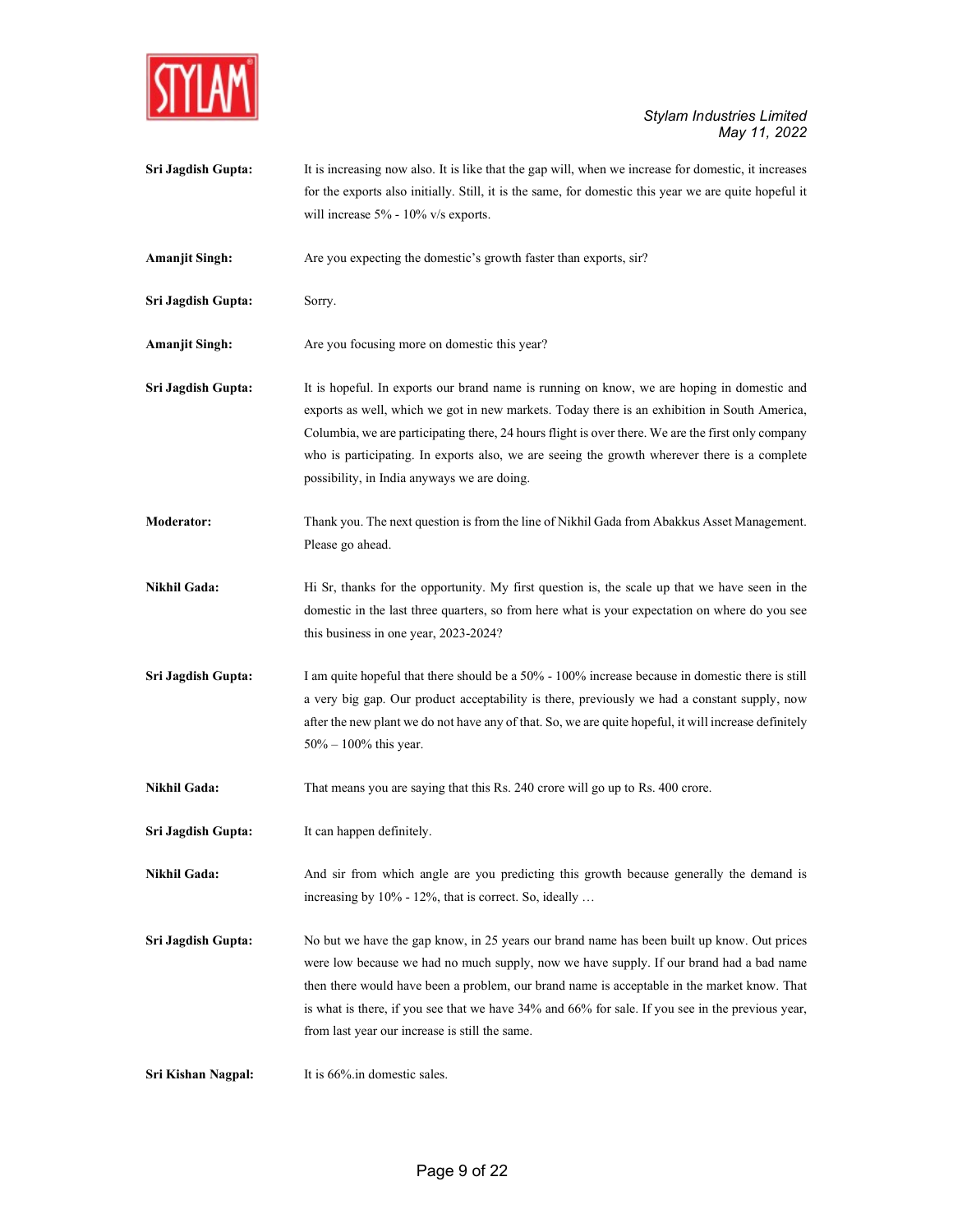

| Sri Jagdish Gupta:  | In domestic sales only, as compared to $2021$ , there's an increase of $66\%$ in the domestic sales<br>percentagewise, so it will increase now also, we are quite hopeful.                                                                                                                                                                                                                                                                                                                                                                                                                                                                                                |
|---------------------|---------------------------------------------------------------------------------------------------------------------------------------------------------------------------------------------------------------------------------------------------------------------------------------------------------------------------------------------------------------------------------------------------------------------------------------------------------------------------------------------------------------------------------------------------------------------------------------------------------------------------------------------------------------------------|
| Nikhil Gada:        | And the trajectory that is there in the first quarter, we are still seeing that it is correct.                                                                                                                                                                                                                                                                                                                                                                                                                                                                                                                                                                            |
| Sri Jagdish Gupta:  | Yes.                                                                                                                                                                                                                                                                                                                                                                                                                                                                                                                                                                                                                                                                      |
| <b>Nikhil Gada:</b> | Understood sir. Sir the other question is, you told a previous participant that the growth in our<br>Acrylic Panel business is 15% - 20% from the last quarter but our understanding is that at the<br>moment its base is very less. So, if we see this according to FY 2023-2024, especially as your<br>new line is also coming, so how do you see this business from that context?                                                                                                                                                                                                                                                                                      |
| Sri Jagdish Gupta:  | From 1 <sup>st</sup> April 2022, we have formed a very big team of Acrylic. We have already made four<br>C&F in India basis; stock has already been transferred in last one week. Our head is also from<br>the same line, he is from a different brand name, a multinational company from twelve years, he<br>has already joined us from 1st April 2022. On 3rd of month Acrylic's Platinum shield is also<br>getting installed., we order it one and a half year back. It is already in the factory, going to get<br>installed from this 16 <sup>th</sup> , so we are quite hopeful this year there will be a very good sale of<br>Acrylic, exports as well as domestic. |
| Nikhil Gada:        | Sir can you give a number for this, can you add it?                                                                                                                                                                                                                                                                                                                                                                                                                                                                                                                                                                                                                       |
| Sri Jagdish Gupta:  | No numbers, we just know that how it has given percentage wise growth last year, we are quite<br>hopeful that it will give this year also.                                                                                                                                                                                                                                                                                                                                                                                                                                                                                                                                |
| Nikhil Gada:        | No, but do we have any kind of order back log in this?                                                                                                                                                                                                                                                                                                                                                                                                                                                                                                                                                                                                                    |
| Sri Jagdish Gupta:  | No not in this, it is in laminates. It has not happened in Acrylic now.                                                                                                                                                                                                                                                                                                                                                                                                                                                                                                                                                                                                   |
| Nikhil Gada:        | Okay, understood but this line that you are talking about, will start from this quarter, right?                                                                                                                                                                                                                                                                                                                                                                                                                                                                                                                                                                           |
| Sri Jagdish Gupta:  | Within two and a half months it will get installed, shield is from Korea, installation will be from<br>Germany, they will come on $16th$ of this month. It takes up to one and a half to two months to<br>get it installed.                                                                                                                                                                                                                                                                                                                                                                                                                                               |
| <b>Nikhil Gada:</b> | So, after this basically, its total potential can be around Rs. 400 crore.                                                                                                                                                                                                                                                                                                                                                                                                                                                                                                                                                                                                |
| Sri Jagdish Gupta:  | Yes Rs. 300 crore to Rs. 400 crore, minimum.                                                                                                                                                                                                                                                                                                                                                                                                                                                                                                                                                                                                                              |
| Nikhil Gada:        | You have reinstated your financials; I think you have increased your 3Q revenue numbers a little<br>and we have seen the 3Q other income                                                                                                                                                                                                                                                                                                                                                                                                                                                                                                                                  |
| Sri Jagdish Gupta:  | No, we have not increased it, it is the actual one. It has not increased like that.                                                                                                                                                                                                                                                                                                                                                                                                                                                                                                                                                                                       |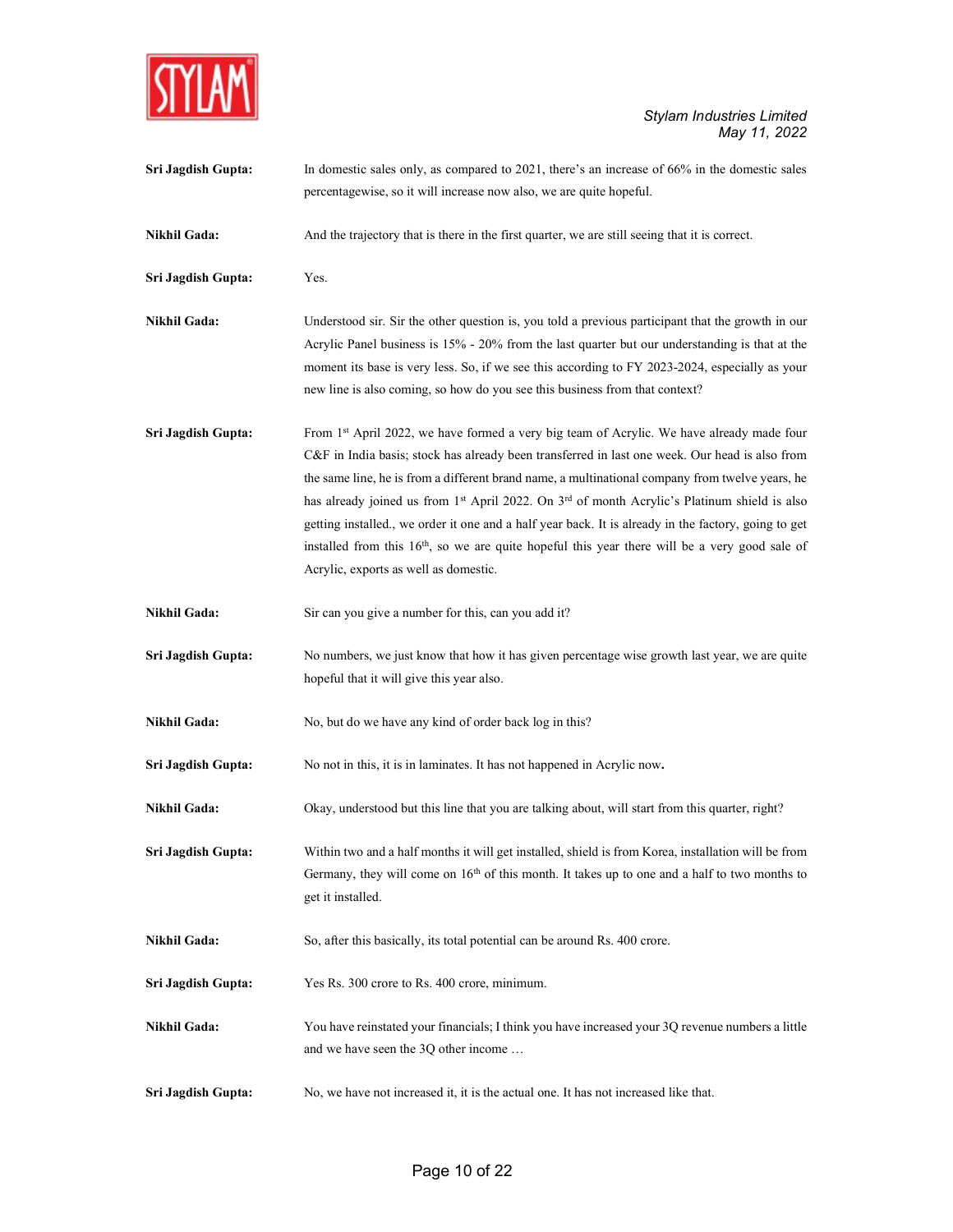

| Nikhil Gada:              | No, it has not increased. What I am saying is that you might have done some reinstatement. I<br>think some                                                                                                                                                  |
|---------------------------|-------------------------------------------------------------------------------------------------------------------------------------------------------------------------------------------------------------------------------------------------------------|
| Sri Kishan Nagpal:        | We have not given much reinstatement, our constant figure that was there, which comes from<br>the sales, which used to come from deters, so we have taken that kind of top line from other<br>income over there. Apart from this, there is no other change. |
| Sri Jagdish Gupta:        | That is a part of sales.                                                                                                                                                                                                                                    |
| Sri Kishan Nagpal:        | We have reinstated that only. Previously it was reflecting in other income, we have taken it now<br>under sales, there is no other change.                                                                                                                  |
| <b>Nikhil Gada:</b>       | Okay, so for this reason our 3Q other income has become negative basically.                                                                                                                                                                                 |
| Sri Kishan Nagpal:        | Yes definitely.                                                                                                                                                                                                                                             |
| <b>Nikhil Gada:</b>       | And has the same thing happened in 4Q because in 4Q our other income is quite high.                                                                                                                                                                         |
| Sri Kishan Nagpal:        | The other income that is coming in 4Q, in that I think there is a total income of around Rs. 7<br>crore, in that Rs. 6.64 crore's income is the export incentive, which we received in capital goods<br>investment.                                         |
| <b>Nikhil Gada:</b>       | Okay, understood, I get your point. And sir lastly, you mentioned that this 11% EBITDA margin<br>that is there is sort of a one off because it was of high-cost inventory basically in our system, so<br>it will go back to $15\%$ - $16\%$ ?               |
| Sri Jagdish Gupta:        | Yes, definitely.                                                                                                                                                                                                                                            |
| Moderator:                | Thank you. The next question is from the line of Venkatesh Shekhar an Individual Investor.<br>Please go ahead.                                                                                                                                              |
| <b>Venkatesh Shekhar:</b> | Sir I would like to know about backward integration with respect to raw materials like melamine,<br>which is one of the key ingredients I suppose?                                                                                                          |
| Sri Jagdish Gupta:        | No, it is not key, it is one of the 12% or 13 % share on the laminate market, melamine.                                                                                                                                                                     |
| <b>Venkatesh Shekhar:</b> | Okay, so is there any plan for backward integration sir?                                                                                                                                                                                                    |
| Sri Jagdish Gupta:        | No, it is very big plant, maybe Rs. 1000 crore, only one plant in India GSFC which is a<br>government plant, till now in India we have not seen any other plant apart from this.                                                                            |
| <b>Venkatesh Shekhar:</b> | And raw material prices have declined in Q1 sir?                                                                                                                                                                                                            |
| Sri Jagdish Gupta:        | Little bit, it has already started to decline. Melamine prices have already gone down.                                                                                                                                                                      |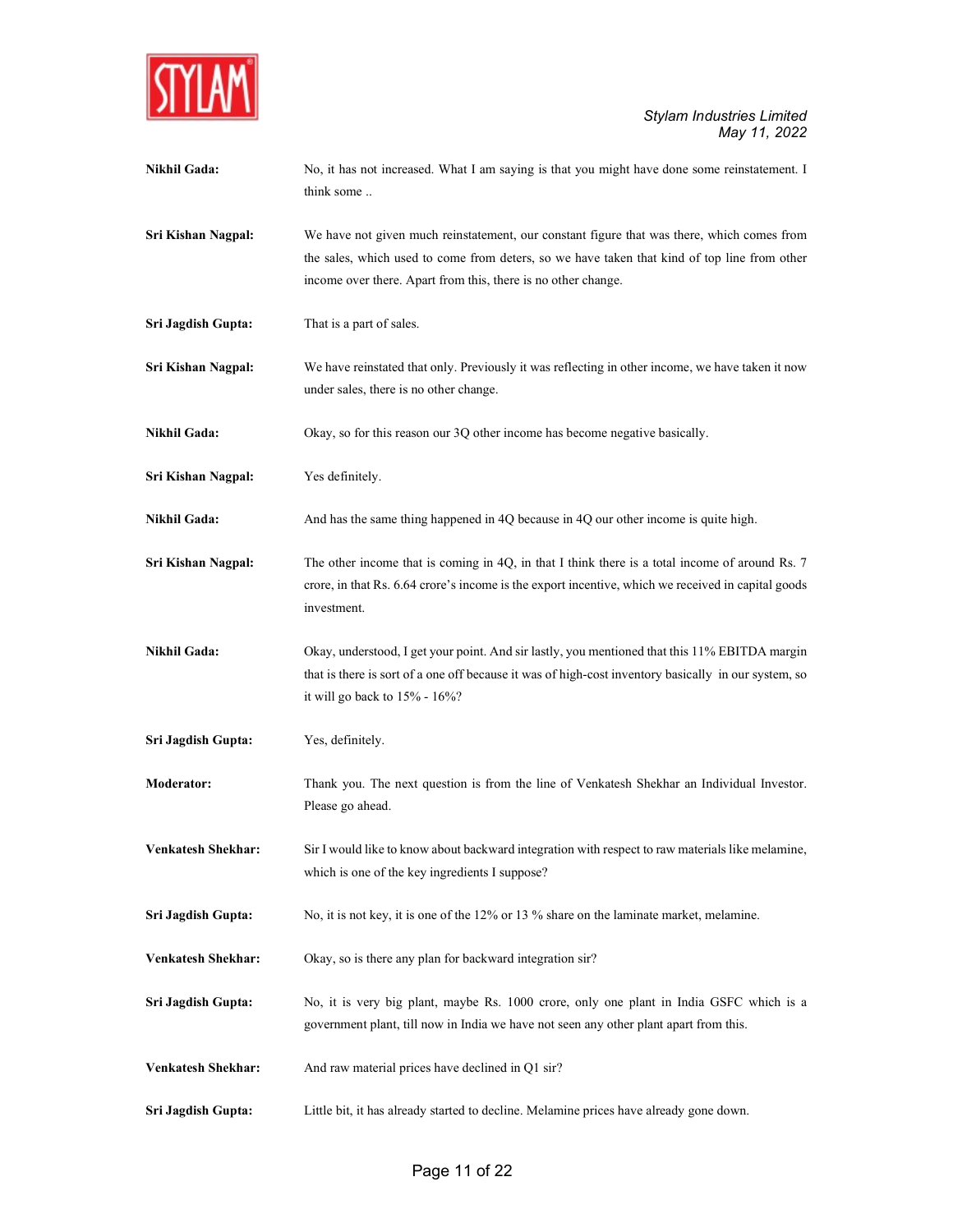

| Venkatesh Shekhar:        | Sir one more thing is I would like to know about our Plywood business, the plant that we are<br>making?                                                                                                                                                                                                                |
|---------------------------|------------------------------------------------------------------------------------------------------------------------------------------------------------------------------------------------------------------------------------------------------------------------------------------------------------------------|
| Sri Jagdish Gupta:        | We have temporarily held it we have to test it, there was a separate government company which<br>we have deferred a little bit otherwise we have already land and license and consultant is there,<br>we have deferred it for a few months. We want to get little more stability in laminates and acrylic<br>business. |
| <b>Venkatesh Shekhar:</b> | Sir it is deferred temporarily or next year we will?                                                                                                                                                                                                                                                                   |
| Sri Jagdish Gupta:        | Temporarily, we will see next.                                                                                                                                                                                                                                                                                         |
| <b>Venkatesh Shekhar:</b> | Sir what about exports in America, last time you have told.                                                                                                                                                                                                                                                            |
| Sri Jagdish Gupta:        | Very good market, I told you today we are participating in South America.                                                                                                                                                                                                                                              |
| <b>Venkatesh Shekhar:</b> | Yes, sir I saw there is exhibition we are participating, I am happy.                                                                                                                                                                                                                                                   |
| Sri Jagdish Gupta:        | Correct, we are there.                                                                                                                                                                                                                                                                                                 |
| <b>Venkatesh Shekhar:</b> | What about United States sir?                                                                                                                                                                                                                                                                                          |
| Sri Jagdish Gupta:        | This is a part of United States, we are adjoining to that. People are coming from United States<br>also to see the exhibition.                                                                                                                                                                                         |
| <b>Venkatesh Shekhar:</b> | Okay sir, so definitely this year we will be able to make 15% - 20% margin sir, EBITDA?                                                                                                                                                                                                                                |
| Sri Jagdish Gupta:        | Why not, definitely.                                                                                                                                                                                                                                                                                                   |
| <b>Venkatesh Shekhar:</b> | Because last year we had a pretty impressive margin between $Q4 \& Q1, Q3$ .                                                                                                                                                                                                                                           |
| Sri Jagdish Gupta:        | Surely it will happen.                                                                                                                                                                                                                                                                                                 |
| <b>Venkatesh Shekhar:</b> | Okay thank you. Any information on dividend sir?                                                                                                                                                                                                                                                                       |
| Sri Jagdish Gupta:        | Yes sir, it will go on we have to yes.                                                                                                                                                                                                                                                                                 |
| Venkatesh Shekhar:        | Okay thank you. Congratulation on the difficult achievements.                                                                                                                                                                                                                                                          |
| Moderator:                | Thank you. The next question is from the line of Pranav Mehta from Equirus Secutities. Please                                                                                                                                                                                                                          |

go ahead.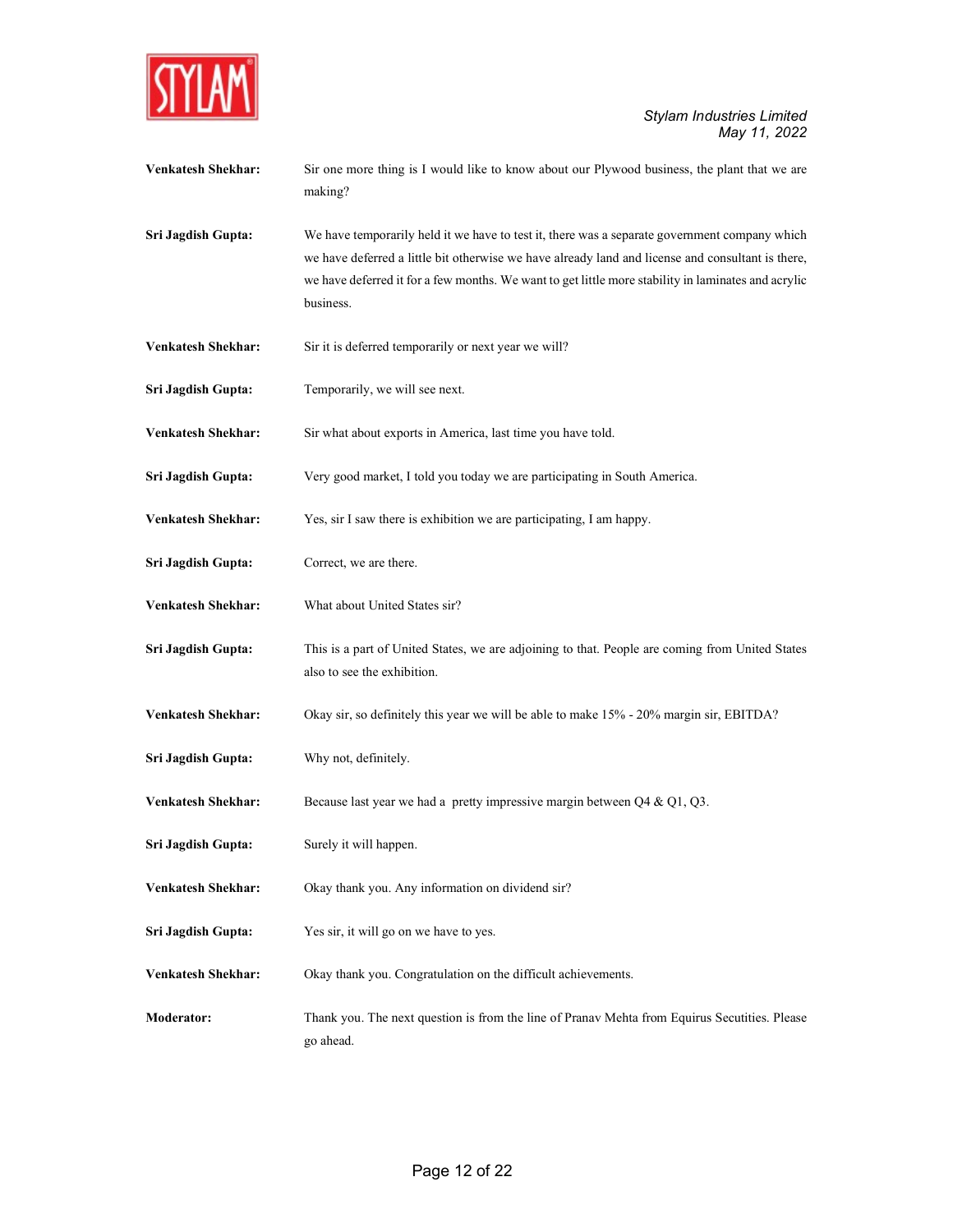

| <b>Pranav Mehta:</b> | Sir I wanted to understand that the acrylic business which is there, in that are we seeing<br>competition shaping up domestic market because what I have heard is that other people are also                                                                                                             |
|----------------------|----------------------------------------------------------------------------------------------------------------------------------------------------------------------------------------------------------------------------------------------------------------------------------------------------------|
|                      | looking to move into this business very aggressively, so are                                                                                                                                                                                                                                             |
| Sri Jagdish Gupta:   | Are the new plants coming? No, I am asking you really, I do not know, it is very good if people<br>will come in, then the market will grow.                                                                                                                                                              |
| <b>Pranav Mehta:</b> | Okay so sir from your end, you do not have any indication as such that competition is getting<br>created?                                                                                                                                                                                                |
| Sri Jagdish Gupta:   | No sir indication we do not have first of all and even if someone comes it will take minimum<br>1.5-2 years, it is nice import will lessen, there is import of Rs. 600-700 crore. That will reduce<br>substantially if domestic players come, it is good for the country, "Make In India" initiative.    |
| <b>Pranav Mehta:</b> | Okay sir understood and sir when we say that we are focusing on Domestic also then what is the<br>addition in the distribution channel and how much RDCs?                                                                                                                                                |
| Sri Jagdish Gupta:   | No, already we have 6 RDC, full-fledged teams have been formed, more than 160-170 people<br>are already enrolled. Today our whole team is in Bangalore. That is going good, turnover is<br>increasing.                                                                                                   |
| <b>Pranav Mehta:</b> | Okay and sir how is the geographic distribution panning out in India between West, East, South<br>and North?                                                                                                                                                                                             |
| Sri Jagdish Gupta:   | We are already there in North, South market is biggest market for us. We are focusing South,<br>slowly-slowly we are not in a hurry to capture whole India, North, South then we will go for<br>East later.                                                                                              |
| Pranav Mehta:        | Okay so your focus is more on South and West, in East you will go on later.                                                                                                                                                                                                                              |
| Sri Jagdish Gupta:   | Yes, correct.                                                                                                                                                                                                                                                                                            |
| <b>Pranav Mehta:</b> | And sir on topline and EBITDA margin you told, in FY 23 what percentage of growth we are<br>expecting in topline?                                                                                                                                                                                        |
| Sri Jagdish Gupta:   | See, in comparison to what we have grown previous year at least that much should happen, we<br>are hoping greater than that to happen but in next quarter we will understand better. The start,<br>this first month is very good, let us hope if start is going well, then it will cross last year also. |
| <b>Pranav Mehta:</b> | And sir sometime earlier in last quarter we had indicated that the shipping freight cost is still<br>high, so it has started declining?                                                                                                                                                                  |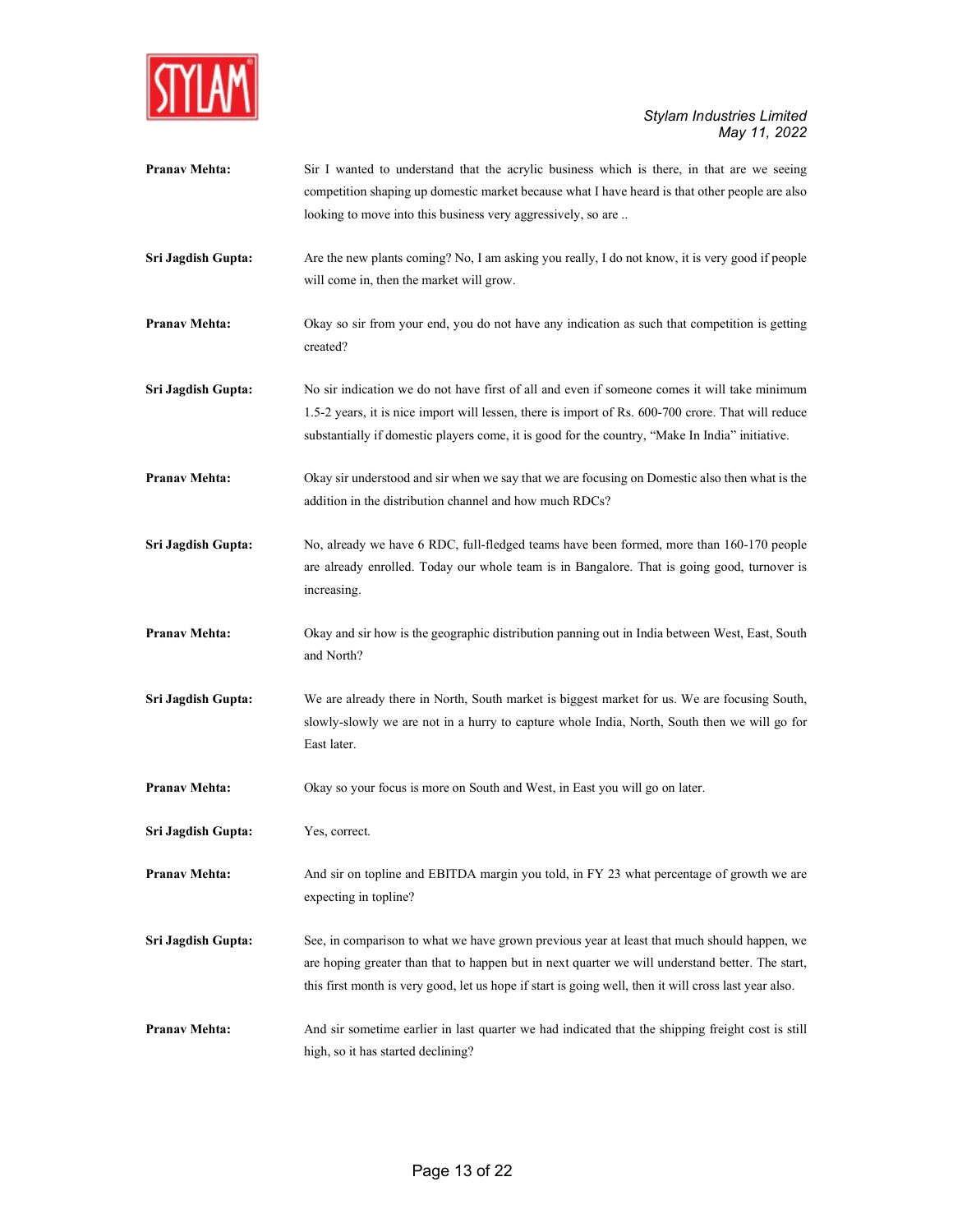

Sri Jagdish Gupta: It is still on the higher side but has started to decline. Availability of container is not a problem. There is no shortage of containers. It has become Cartel type know, they are facing difficulty in working, slowly it will better off.

**Pranav Mehta:** But sir from the peak levels has it declined by 15% - 20%, freight cost?

- Sri Jagdish Gupta: Yes, 15% 20% it has come down. Like for Europe it was Rs. 9000 earlier, now it is Rs. 7000, they had increased these prices substantially that 15% - 20% decline hardly matters.
- Pranav Mehta: Right. And sir I had one last question on exports, so you said that you are participating in South America, so in India which regions are giving the best export opportunity?
- Sri Jagdish Gupta: So, globally the laminates growth rate from India every year is 15% 20% in all the markets, if you go to see Europe, we are number 1 there, far East is also growing, America is also increasing substantially day by day. Everywhere it is almost same type, we are hopeful in Russia it will increase, we have good relation there but most importantly from Europe. Europe's entry will get banned, we are hopeful due to restrictions, Ukraine and Russia will be very good upcoming markets for exports.
- **Pranav Mehta:** Okay and sir in this 'other expenses' the increase that we see quarter on quarter, so in that is there a one off or basically...

Sri Jagdish Gupta: The Ocean freight component was high.

Moderator: Thank you. The next question is from the line of Ganeshwar Sarkar, an individual investor. Please go ahead.

- Ganeshwar Sarkar: Good afternoon, Mr. Gupta, I have couple of questions. My first question is, you said there is a lot of gap in the market, in the Indian domestic. I am talking about the domestic market. So, if there is a gap in it and the supply is less then why is it that you do not possess that pricing power which ideally you should have? According to me, as you were saying that it is being very difficult to increase the prices. When you talk about increasing, people move it forward to the next quarter, so how are you approaching it systematically? And you also have a brand, so to say you have a brand also and if there is a gap in the market also, so ideally you should have the pricing power more than the others. So, can you comment on it?
- Sri Jagdish Gupta: You are right here. We have 3-4 big competitors, whose brand name is domestically more than us from a long time, they do not face any problem. Ours is also increasing gradually, maybe it will take few months or one year more to make a brand name. Brand name was there but its complete demand was not there. Now day by day our name is getting highlighted more in domestic, as and when it will grow, like in exports in some markets, where our brand name was used, it is very easy to increase the prices there. Where we are doing OEM, it was difficult to increase the prices. So, in domestic, if it does not increase, as soon as the raw, material prices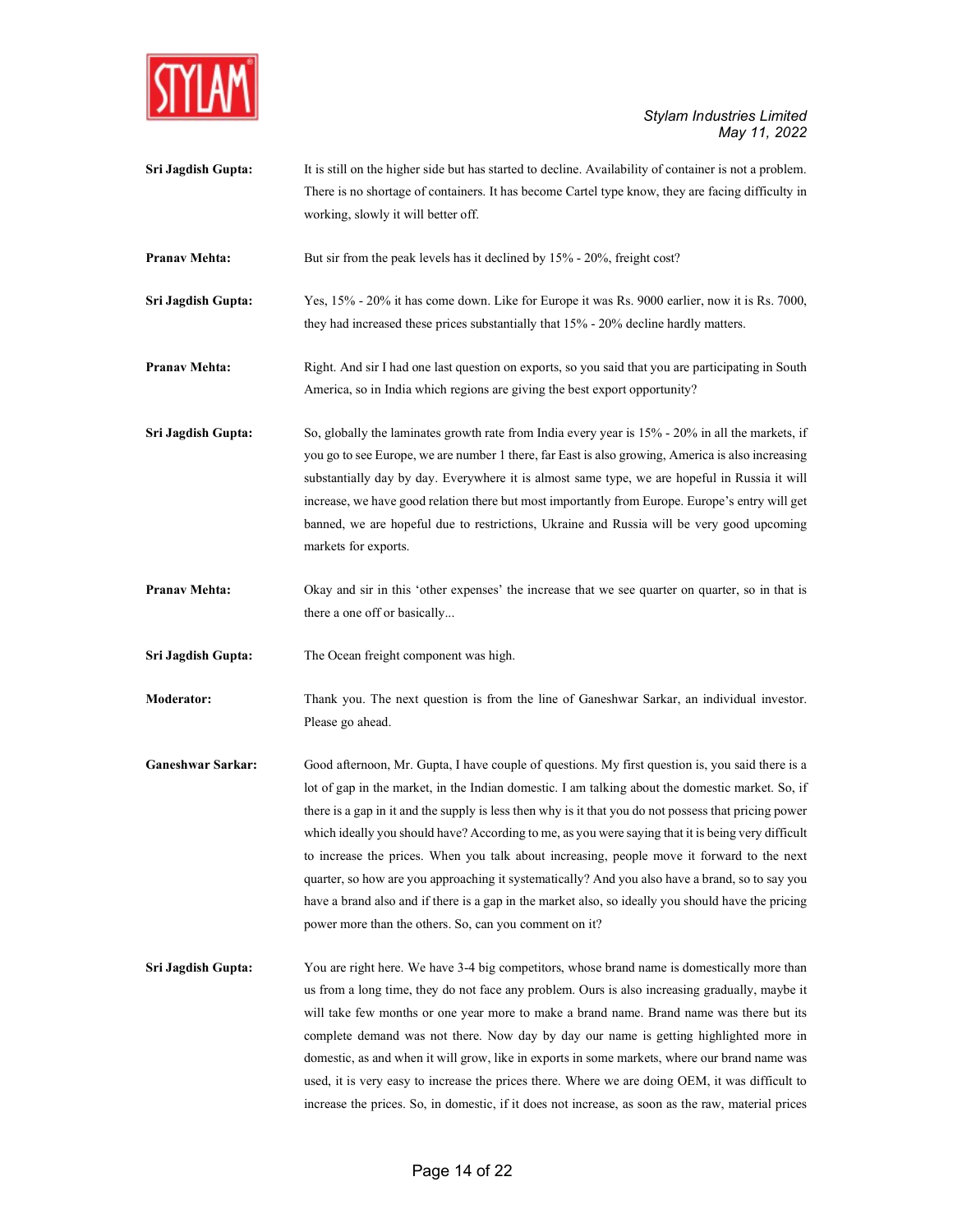

starts deceasing, then there is no need to decrease the prices. Who has increased, they need to decrease, we have not increased our prices much also.

Ganeshwar Sarkar: Okay.

Sri Jagdish Gupta: You take this and see know, in this situation, when there is so bad situation of raw material, bad ocean freights, even then gross EBITDA is like this, you can understand and we cannot increase our prices. It will be already controlled our expenses and other things. If our sales also increase in 2023, that will also affect our EBITDA.

Ganeshwar Sarkar: I completely agree with you but the variable is that if the raw material prices, freight cost will decrease in the market then we will be benefited but I am saying, somewhere, we even have to see that can we take the pricing power in our hands, strategically, gradually?

Sri Jagdish Gupta: As and when the brand name demand will increase in the market, then you are right, then we can get that advantage.

- Ganeshwar Sarkar: Okay sir, this was my first question. My second question is that you said that 60% + goes to our export markets and we have the pricing advantage of almost 15% - 20%, is what I am taking into consideration, otherwise there is no point looking at …
- Sri Jagdish Gupta:  $10\% 15\%$ .
- Ganeshwar Sarkar: 10% 15%, so if we get extra margin in the international market, sir freight cost that I was tracking, that was nearly US \$9000 on container. So, it sat on \$9000 for many days, it fluctuates in between and again goes up. So, I just have one thing to say that if we have 60% reliance on export markets and if you feel that the trending is down, meaning freight cost. So, do you have any indication, from the people who books the freight that, you said container availability has increased as compared to before. So, according to you, in the next six months, what indication do you have as to till what level will the freight cost go down?

Sri Jagdish Gupta: I do not have any idea about this, it is made as a Cartel type. Previously, we were just paying \$900 only in the last-to-last year. We cannot make any prediction about these thigs. When Cartel is being formed know, small companies which went bankrupt in two years, some may have closed down, only 3-4 big companies are left, those are only dictating the markets.

Ganeshwar Sarkar: Okay, so is my understanding correct that now also this uncertainty will prevail, which is not there in your company.

Sri Jagdish Gupta: Absolutely, it will be there. You are absolutely right.

Ganeshwar Sarkar: Okay sir, now I will come on my third point. when I had spoken to you in the first quarter, you had said a very good thing, that you had started building a team very strategically and in a very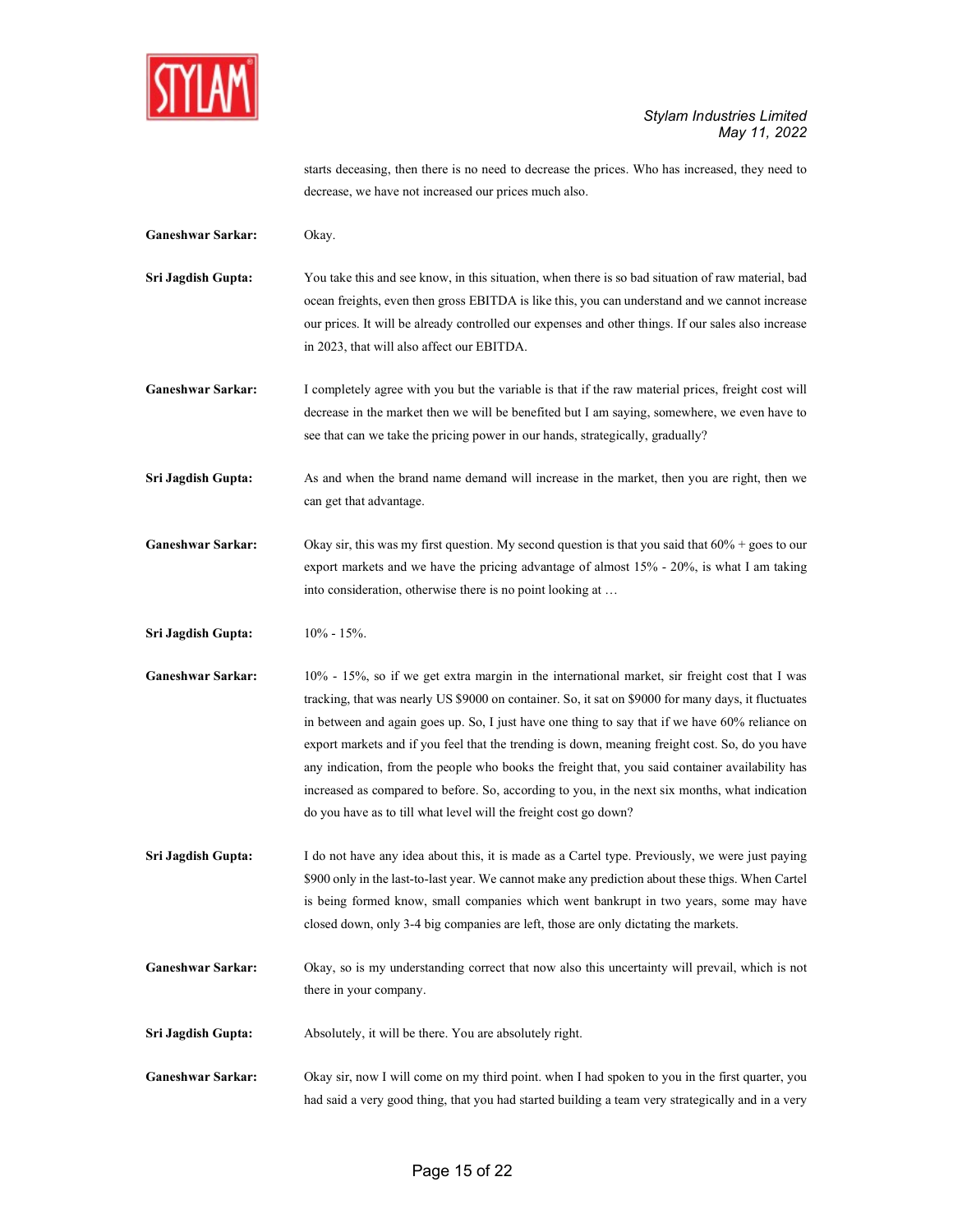

organized way, you had started building a sales team. So, I had asked you a question at that time, that you keep one metric such that, that the sales. First thing sir, how many people are there in your sales team, in domestic as of now?

Sri Jagdish Gupta: Between 160 and 170. 5, 10 here and there as some go, some come.

Ganeshwar Sarkar: So, let us consider that you have 150 sales employees who are doing front trading in the market. So, if we take quarter wise, 1, 2, 3 and 4, so you have got almost 60% growth in domestic, if I see year to year, which is a very good one, of course the base was small. Sir I had given you one suggestion that are you measuring the productivity on their individual sales, whether their productivity is increasing or not?

Sri Jagdish Gupta: You are right. I remember you had asked this question, we have taken the package of salesforce like a SAP, just last month from April it has started and if you are seeing sale growth of 60%, I am sure in the coming times, whoever is entering this market, in last two years there was no travelling, neither in domestic or exports, so many people are coming from out of country to see plant, they are very happy. Domestic people have also started coming through who have seen the plant they are very happy and very good. So, I am quite hopeful that growth will definitely will be seen, how much we have increased in last year, we do not see a problem to replicate it in this year too, you will see next when we will meet after 3 months, before 3 months, definitely you will see the changes.

Ganeshwar Sarkar: I just have a last question is, now the self-research that I have done in the market because being a shareholder, I would like to give my feedback, I am from Bangalore, there was a time a year ago wherein Stylam's visibility was very less but my understanding now is that there is some pockets of visibility of Stylam's products but there should be more focus on marketing pitch.

- Sri Jagdish Gupta: No, you are from Bangalore, there are 30 people, we have a training program going on in Bangalore, in last 2 months our sale has increased double from Bangalore only.
- Ganeshwar Sarkar: Excellent sir, because this feedback that I am giving you dates a quarter back.

Sri Jagdish Gupta: If you are in Bangalore our Director Manav Gupta is already in Bangalore for the last 4 days.

- Ganeshwar Sarkar: Wonderful, sir I will connect with you separately, if I can connect with him that will be wonderful.
- Moderator: Thank you. The next question is from the line of Varun Jain from Edelweiss. Please go ahead.
- Varun Jain: Good afternoon, sir. I had a question; how much CAPEX are we planning to do this year?
- Sri Jagdish Gupta: There is nothing major, small might be in maintenance, no need for any CAPEX for this year.
- Varun Jain: Okay and in the near future, in next 2-3 years what is the projection of CAPEX?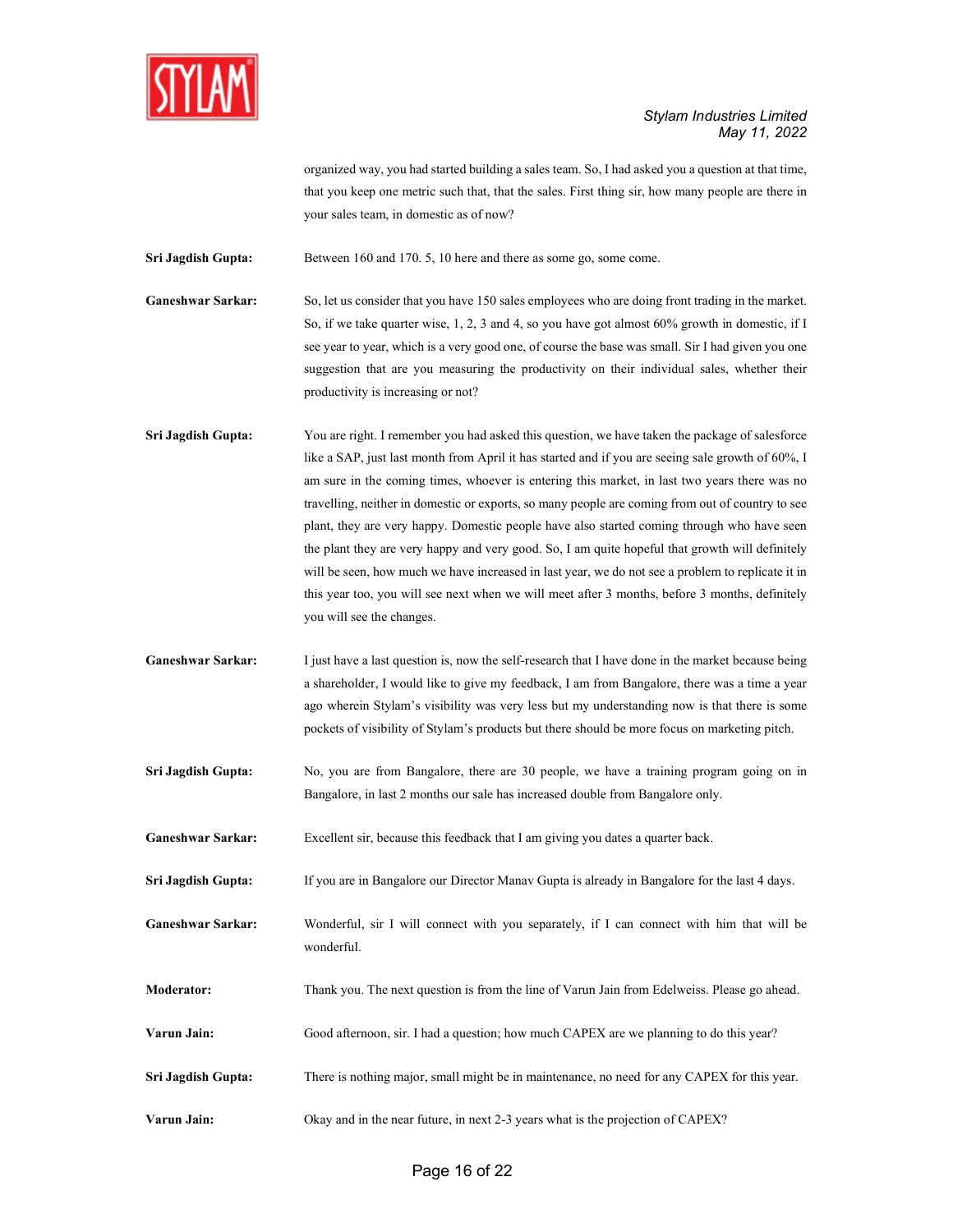

| Sri Jagdish Gupta:     | It is like when the turnover is done fully in the next 2 years and then we will decide next year.<br>We have capacity existing already know.                                                                                       |
|------------------------|------------------------------------------------------------------------------------------------------------------------------------------------------------------------------------------------------------------------------------|
| Varun Jain:            | What is your current capacity utilization?                                                                                                                                                                                         |
| Sri Jagdish Gupta:     | 60-65% in laminates.                                                                                                                                                                                                               |
| Moderator:             | Thank you. The next question is from the line of Nikhil Agarwal from ET Capital. Please go<br>ahead.                                                                                                                               |
| <b>Nikhil Agarwal:</b> | Sir your 14.3 million capacity, that includes acrylic sheets as well?                                                                                                                                                              |
| Sri Jagdish Gupta:     | No, you are asking only HPL. Acrylic utilization is 95%.                                                                                                                                                                           |
| <b>Nikhil Agarwal:</b> | Whose it is 95%?                                                                                                                                                                                                                   |
| Sri Jagdish Gupta:     | It was not working till now it started from last 2 months, Acrylic.                                                                                                                                                                |
| <b>Nikhil Agarwal:</b> | And sir the sales figures that you have given 2.3 million sheet, that is also only for laminates,<br>right?                                                                                                                        |
| Sri Jagdish Gupta:     | Yes.                                                                                                                                                                                                                               |
| <b>Nikhil Agarwal:</b> | So, what will be your average realization? What was the acrylic sales for this quarter?                                                                                                                                            |
| Sri Jagdish Gupta:     | In this quarter, I just told you know, we started from $1st$ April between 4 C&F agent in India,<br>total team is on the roll. They are working and we are quite hopeful, you will come to know in<br>the next quarter about this. |
| <b>Nikhil Agarwal:</b> | Okay meaning in this quarter Q4, there were not much of sales?                                                                                                                                                                     |
| Sri Jagdish Gupta:     | Export has also started already. Acrylic in USA.                                                                                                                                                                                   |
| Nikhil Agarwal:        | No, that I understand but I wanted to know in Q4 for acrylic sheets there are no sales?                                                                                                                                            |
| Sri Jagdish Gupta:     | No, it will happen in this quarter, in last year it is not there much.                                                                                                                                                             |
| <b>Nikhil Agarwal:</b> | And till when are you going to defer this Plywood plant of yours, by when will the plant start,<br>any idea?                                                                                                                       |
| Sri Jagdish Gupta:     | The government has deferred the project to the start of 2024, people like you suggested us, we<br>should defer it and we should not go for this unorganized product right now. First, you focus on<br>the acrylic and HVL first.   |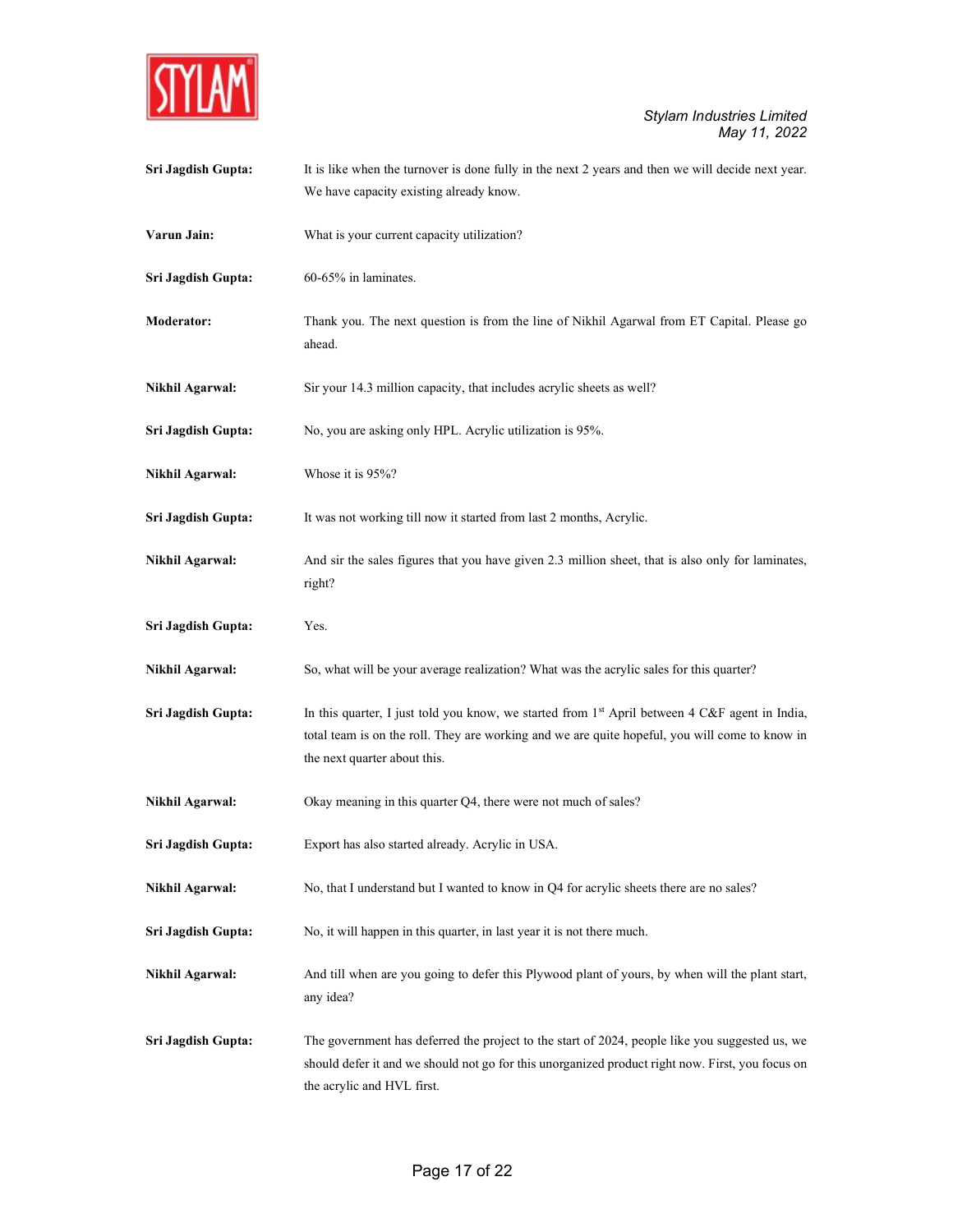

| <b>Nikhil Agarwal:</b> | And sir the raw materials that you need like melamine, craft paper, from where do you procure<br>all of this. And acrylic as well, for acrylics raw materials from where do you procure?                                                                                         |
|------------------------|----------------------------------------------------------------------------------------------------------------------------------------------------------------------------------------------------------------------------------------------------------------------------------|
| Sri Jagdish Gupta:     | Melamine we are already importing from Europe, craft paper 80-90% is domestic and acrylic<br>also certain amount is domestic and rest 80% we are importing.                                                                                                                      |
| <b>Nikhil Agarwal:</b> | Acrylic 80% we are importing?                                                                                                                                                                                                                                                    |
| Sri Jagdish Gupta:     | Raw material, yes.                                                                                                                                                                                                                                                               |
| <b>Nikhil Agarwal:</b> | One last question, your price hikes, like you told earlier the raw material prices that are going<br>down, you will not take price cuts in accordance to them, right? The raw material prices decline<br>that we are seeing from Q4, you will not take price cuts in the market? |
| Sri Jagdish Gupta:     | No, price will not decrease, we have not increased it to that extent, so how will it decrease.                                                                                                                                                                                   |
| <b>Moderator:</b>      | Thank you. The next question is from the line of Pranav Mehta from Equirus Securities. Please<br>go ahead.                                                                                                                                                                       |
| <b>Pranav Mehta:</b>   | Sir I wanted to understand are you able to take any price hikes in export markets?                                                                                                                                                                                               |
| Sri Jagdish Gupta:     | Yes, we have taken price hike. Correct.                                                                                                                                                                                                                                          |
| <b>Pranav Mehta:</b>   | How much price hike you might have taken?                                                                                                                                                                                                                                        |
| Sri Jagdish Gupta:     | I had mentioned earlier someone 3%, 4% 8% depending on country to country and customer to<br>customer.                                                                                                                                                                           |
| <b>Pranav Mehta:</b>   | Okay sir, how much is your average, would it have been 5% to 6%?                                                                                                                                                                                                                 |
| Sri Jagdish Gupta:     | It would have been 5% to 6% definitely.                                                                                                                                                                                                                                          |
| <b>Pranav Mehta:</b>   | And when had you taken this; in 4Q or 3Q?                                                                                                                                                                                                                                        |
| Sri Jagdish Gupta:     | We had received it even before that, after that the price increase was there, that is why it was the<br>right raw material, so for this quarter, now there is no need to increase the price.                                                                                     |
| <b>Moderator:</b>      | Thank you. The next question is from the line of Alisha Mahawla from Envision Capital. Please<br>go ahead.                                                                                                                                                                       |
| Alisha Mahawla:        | Hi Sir, good afternoon. I wanted to know from you, this year you have done a 30% volume<br>growth in the whole year, so you have said that from domestic market quite                                                                                                            |
| Sri Jagdish Gupta:     | Can you speak a little louder?                                                                                                                                                                                                                                                   |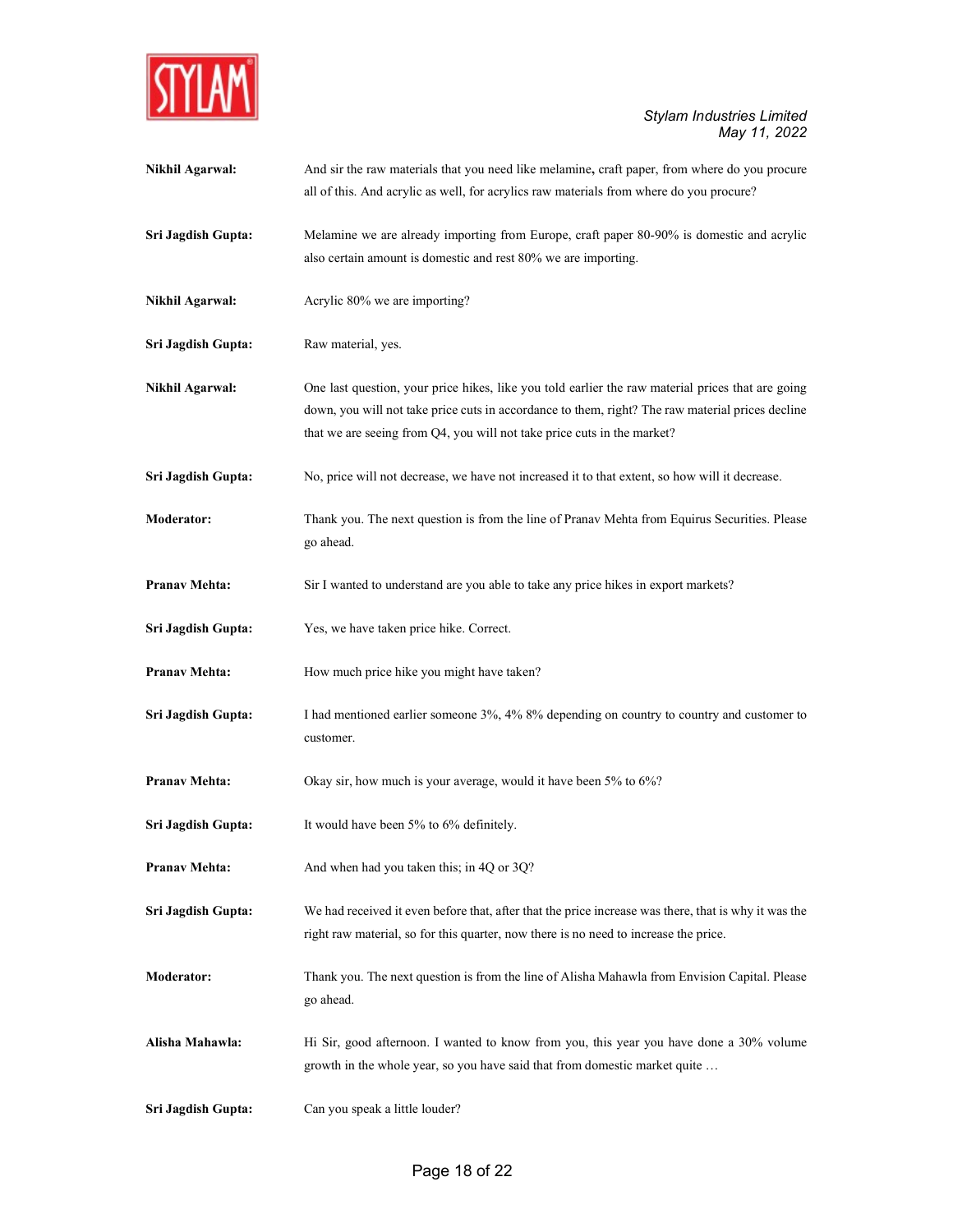

| Alisha Mahawla:    | Is it better now?                                                                                                                                                                                                                                                                                                                                                                                                                                        |
|--------------------|----------------------------------------------------------------------------------------------------------------------------------------------------------------------------------------------------------------------------------------------------------------------------------------------------------------------------------------------------------------------------------------------------------------------------------------------------------|
| Sri Jagdish Gupta: | Increase of 35%, that only know?                                                                                                                                                                                                                                                                                                                                                                                                                         |
| Alisha Mahawla:    | Yes, I was asking that in the whole year we have done a 32% volume growth and this growth<br>has come in the domestic market. So, are we gaining this market share from some unorganized<br>players or some big players?                                                                                                                                                                                                                                 |
| Sri Jagdish Gupta: | From both, organized plus. Organized market is already increasing in domestic for HVL.                                                                                                                                                                                                                                                                                                                                                                   |
| Alisha Mahawla:    | Okay sir, and going forward you are saying in 2023 also, we will have a 30% volume growth.                                                                                                                                                                                                                                                                                                                                                               |
| Sri Jagdish Gupta: | Yes, why not. We have set up too many people; RDC already, distributor networking already<br>increasing, so we are sure it will definitely go like this.                                                                                                                                                                                                                                                                                                 |
| Alisha Mahawla:    | Alright sir. We have delayed the Ply plant but are we thinking of going in some other segment?                                                                                                                                                                                                                                                                                                                                                           |
| Sri Jagdish Gupta: | This Acrylic segment is such a big product, first let us start that, we may think in the next year,<br>let us achieve this a little first.                                                                                                                                                                                                                                                                                                               |
| Moderator:         | The next question is from the line of Yogansh Jeswani from Mittal Analytics. Please go ahead.                                                                                                                                                                                                                                                                                                                                                            |
| Yogansh Jeswani:   | Thank you for the opportunity. Sir in the Acrylic sheet, the capacity that we have put and one<br>new line that you are going to set up now, which you are showing is from Korea. So, post that,<br>what will be our Acrylic capacity?                                                                                                                                                                                                                   |
| Sri Jagdish Gupta: | The Acrylic capacity sheetwise is 35,000 sheets per month are being made, value wise it will be<br>Rs. 300 crore to Rs. 400 crore.                                                                                                                                                                                                                                                                                                                       |
| Yogansh Jeswani:   | 35,000 per month?                                                                                                                                                                                                                                                                                                                                                                                                                                        |
| Sri Jagdish Gupta: | Per month.                                                                                                                                                                                                                                                                                                                                                                                                                                               |
| Yogansh Jeswani:   | Okay and sir our domestic market that is there, from this you gave the employee count, your<br>sales team is of around 150 people. Similarly, can you tell us a little about our dealer network,<br>how big is our dealer network and what was it earlier, for HVL and Acrylic both sir?                                                                                                                                                                 |
| Sri Jagdish Gupta: | Acrylic we said know, we have started it now, now we have made 3 C&F, is on line from $1st$<br>April 2022. That is legal agreement, like we are aware, we know the market we are the first in<br>India, already so much import is taking place, it is import substitute; 'Make in India', same<br>quality, same everything. Domestic, we already have a distributors network of 160, 180, they<br>increase every day, every month we are increasing few. |
| Yogansh Jeswani:   | Sir in domestic for us, which State is the biggest, in terms of sales?                                                                                                                                                                                                                                                                                                                                                                                   |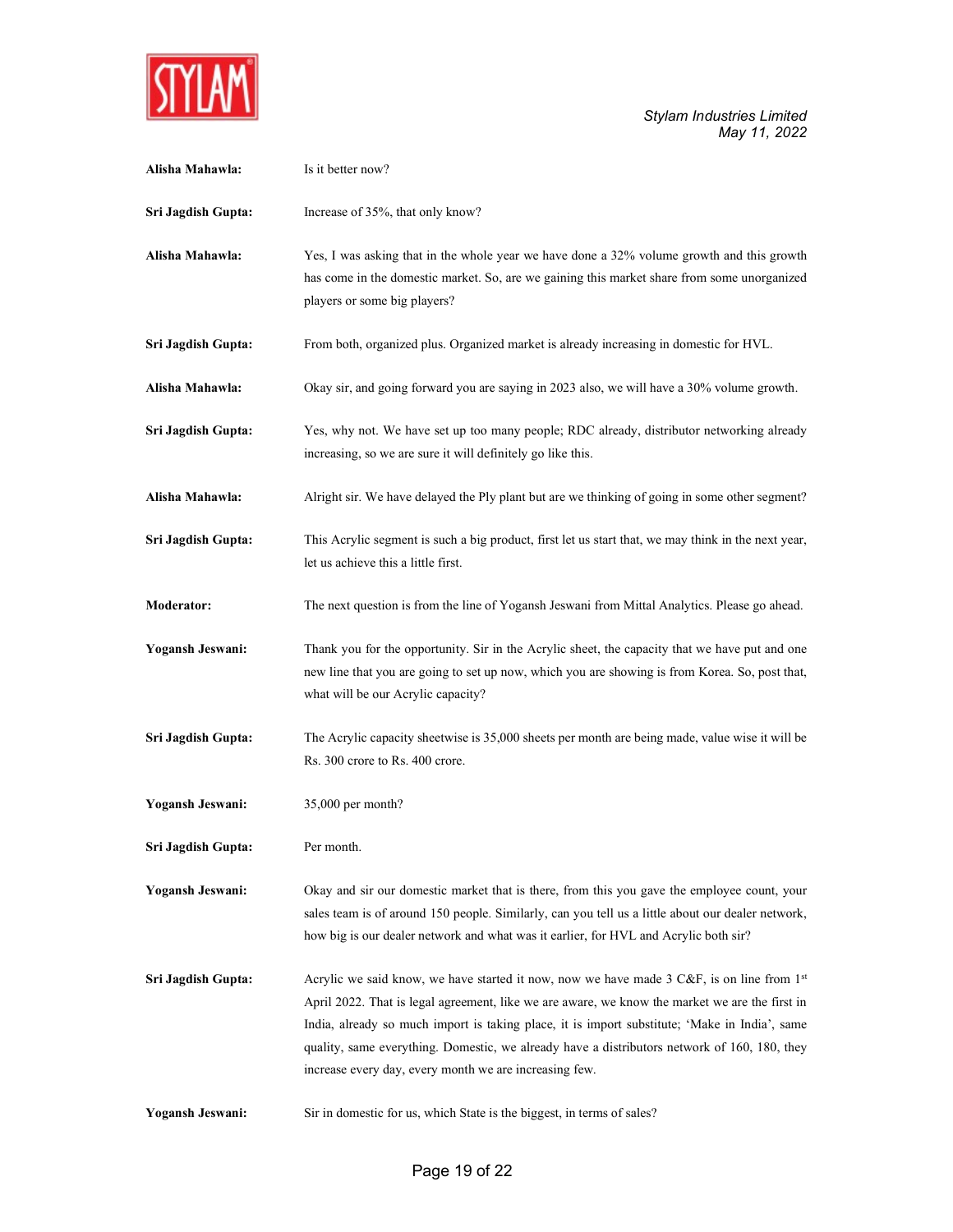

Sri Jagdish Gupta: The sale is too big in Karnataka, there is a lot of sales in Bangalore. In Punjab also, there is lot of sales.

Yogansh Jeswani: Okay and sir now going forward, since we have such a big capacity set up, so to do the sales for this capacity, you will have to increase the dealer network or will it be manageable with this dealer network only?

Sri Jagdish Gupta: It is increasing, if t increases the only the sales will increase.

Yogansh Jeswani: What is the target Sir? By year end, how many dealers are we targeting to add and at ....

Sri Jagdish Gupta: To add dealer is not an issue, we have to see who is the quality dealer. You take small dealers, if you want, add 1000 dealers but make 100 big dealers, they will do more sales than the 1000 dealers. We are focusing on more A and B type of dealers.

Yogansh Jeswani: Understood sir, that is fine, thank you.

Moderator: The next question is from the line of Vignesh Iyer, an individual investor. Please go ahead.

Vignesh Iyer: Sir our raw material Melamine that is there, it is quite big in the cost part, it would be 10% or 11% roughly. So, in today's date, how much has its cost gone down?

Sri Jagdish Gupta: The price is very less, even now it had come down to Rs. 250, Rs. 300 a kilo, now it has come down to Rs. 150 per kilo, it has gone down very low, it is going on decreasing.

Vignesh Iyer: How much was it earlier? If now it is Rs. 350 per kilo, then how much was it earlier?

- Sri Jagdish Gupta: No, it had gone to Rs. 350 once for a short period of time. Then it went on decreasing and now it is almost \$1600 per liter ton, import price, in domestic it is Rs. 140, Rs. 142 per kilo. Melamine does not matter to my price, there are lots of other things, there is coal, fuel has become very costly, Phenol, then craft paper, lace paper is there. There is not only one parameter, other parameters are also there.
- Vignesh Iyer: Okay, right sir. Another question I heard on this call, you said that the domestic sales that is Rs. 240 crore now, we will take it to Rs. 400 crore in this year. So, I just wanted to know as to what is your plan, will you increase number of dealers going forward or what is the company's plan? How will it make that possible?
- Sri Jagdish Gupta: No as I said, it has been increasing only know from last year, see how much it has changed. As the brand name gets highlighted amongst the dealers, the dealers increase every month, know.

Vignesh Iyer: Right, but it is like from Rs. 240 crore to Rs. 400 crore is quite a big jump, so that is why I wanted to know that ..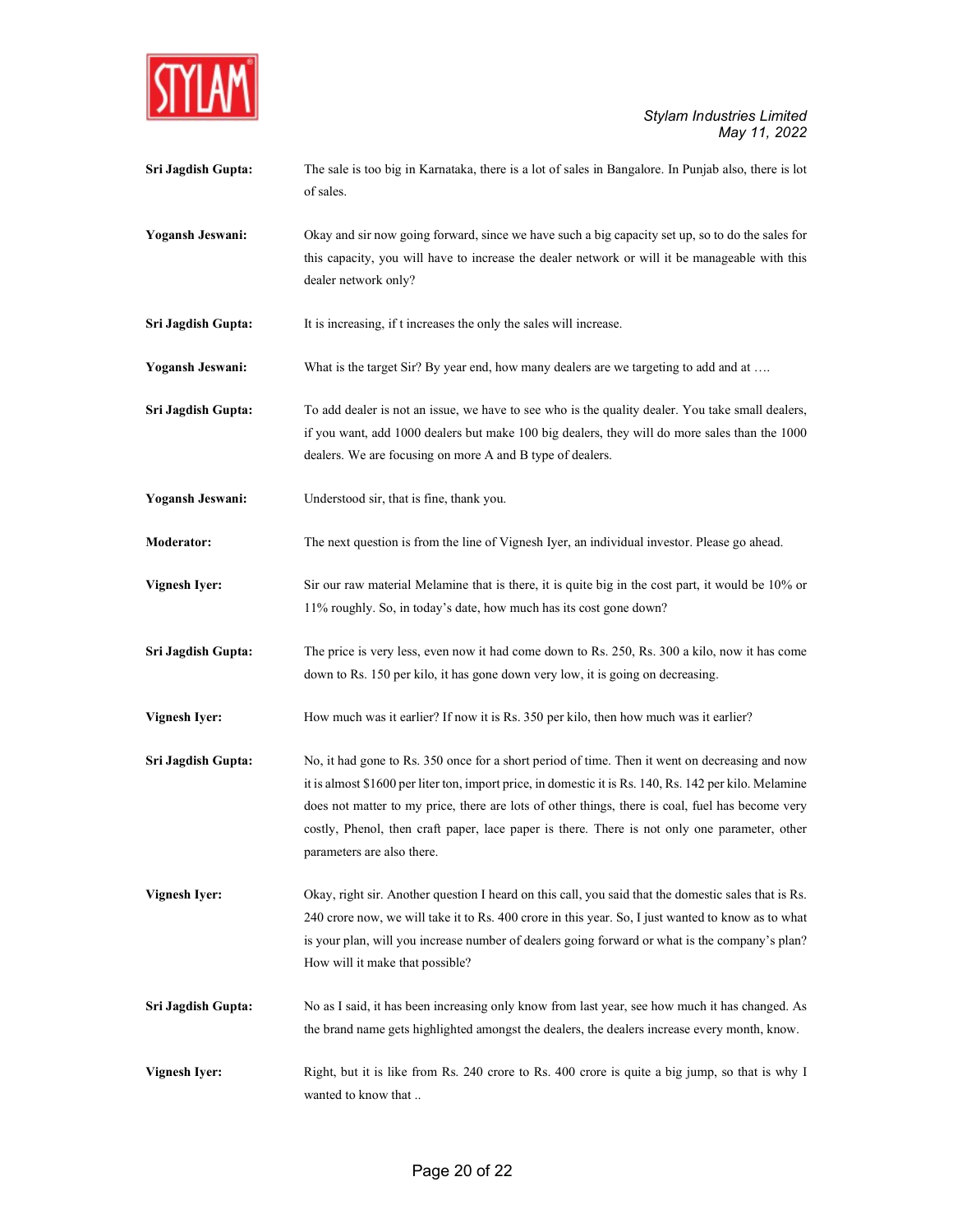

Sri Jagdish Gupta: I said we will do up to Rs. 400 crore; Rs. 350 crore or Rs. 400 crore. Jump is nothing, once you need to, the market area is so vast in the world. It maybe Rs. 350 crore, if not Rs. 400 crore. We are working so much on it, putting so much pressure on it, so many RDCs, so many distributors, the work is going on, I am quite hopeful we will achieve it.

Moderator: The next question is from the line of Devang Mehta from Bay Capital. Please go ahead.

Devang Mehta: Hello, good afternoon, Mr. Gupta.

Sri Jagdish Gupta: Good afternoon.

Devang Mehta: I wanted to understand in this export business; one is, what is our breakup in the export business, how much do we do through distributors and how much is our sales from OEMs?

Sri Jagdish Gupta: I have informed earlier also, 60% to 70% is in our own brand name, 30% to 35% is on OEM. OEM also, they mention that we are buying from Stylam Industries. Few percentage people hide the manufacturer's name.

- Devang Mehta: And we are growing too good, in export market 30% to 35% and if I see the trend of five to six years also, then we have done more than double. In 2017, we had done Rs. 200 crore sale and now we have done almost Rs. 450 crore this year. So, this incremental growth, means existing, if you can break this up that how much growth is the existing customer doing and how much is the new client doing?
- Sri Jagdish Gupta: No, day by day brand name is growing more, every year. When we started, it was fine, whichever customer we get, now we are also choosy about the customers. Wherever we go, our preference is always on the brand name.
- Devang Mehta: That is understandable.

Sri Jagdish Gupta: It is increasing there only, percentage wise, we are more on that percentage.

Devang Mehta: Like how many customers base do we have and how much was it three years back, if you can give us a figure?

Sri Jagdish Gupta: I do not remember that figure, I will give it to you separately. I only know that we are exporting more than 70 countries now, previously it was 60. So, countries are increasing, you can say every month, some little addition.

- Devang Mehta: Okay good. There was one question on domestic business; we have done software implementation like salesforce and other software implementation that we have done, so …
- Sri Jagdish Gupta: Now our SAP is only running; SAP is on the last phases. Training sessions are going on at the moment, we will introduce, already implemented SAP also.